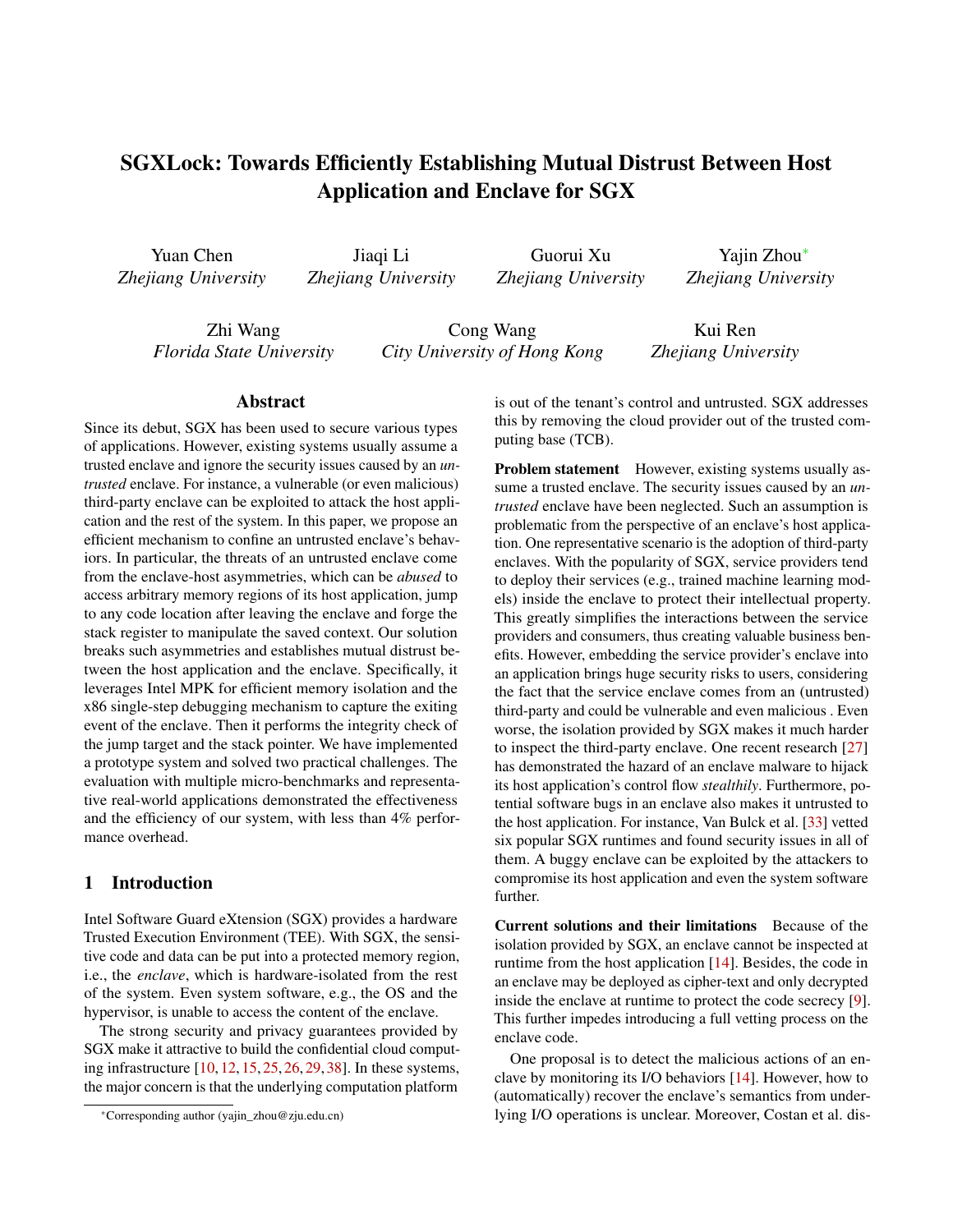cussed embedding a standardized static analysis framework into the enclave [\[14\]](#page-14-6). This brings two concerns, i.e., the source credibility of the static analysis framework and the increased TCB introduced by the framework. As the first implemented defense system, SGXJail [\[36\]](#page-15-2) leverages the process isolation to confine an untrusted enclave. However, it requires creating a dedicated sandbox process for each enclave, which is not scalable for multiple enclaves and multi-threading scenarios. Weiser et al. proposed a hardware-based defense mechanism named HSGXJail [\[36\]](#page-15-2). It requires hardware modification, thus cannot be applied to existing platforms.

Our solution In this paper, we propose an efficient defense mechanism to confine an untrusted enclave's behaviors. Threats caused by an untrusted enclave are due to the blind trust of the host application to the enclave [\[36\]](#page-15-2). Such blind trust causes the enclave-host asymmetries, i.e., *the data access asymmetry and the control flow asymmetry*.

Specifically, with the data access asymmetry, an enclave can read and write arbitrary memory regions of its host application, while the memory region of an enclave is hardwareprotected by SGX. With the assistance of Intel *Transactional Synchronization Extensions* (TSX), an enclave can even probe the whole address space of its host application *stealthily* without triggering any exceptions [\[27\]](#page-14-5). Besides, with the control flow asymmetry, an enclave can jump to *any code location of its host application* after leaving the enclave and forge the stack register to manipulate the saved context.

Our solution intends to break such asymmetries and establishes mutual distrust between the host application and the enclave. To this end, it leverages two x86 hardware features, i.e., *Intel memory protection key (MPK) and x86 single-step mode*, to break the data access and control flow asymmetries, respectively. Specifically, it leverages MPK for efficient memory isolation. MPK enables an efficient partition of a process's address space into disjoint protection keys and provides the permission control over these protection keys from a perthread view. Our solution assigns different protection keys for the host application and the enclave, so that the enclave cannot access arbitrary memory regions of its host application. It leverages a shared buffer for the data sharing crossing the enclave boundary with the same protection key. Moreover, it leverages the x86 single-step debugging mechanism to capture the event when an enclave is exiting. It then performs the integrity check for the jump target and the stack pointer. Note that, applying these two hardware features to confine the enclave's behavior is non-trivial since we need to ensure that the enforcement of our solution cannot be bypassed (Section [4.3\)](#page-5-0).

Because our solution is based on in-process confinement, it is more scalable compared to the previous system [\[36\]](#page-15-2), which relies on the inter-process isolation. Our solution does not introduce any performance overhead for the code execution inside the enclave. The overhead only occurs when the execution crosses the boundary of the host application and the enclave.

We have implemented a prototype system named SGXLock based on Intel SGX SDK for Linux. Note that our design is coupled with neither Intel's SGX SDK nor Linux. It is applicable to other SGX runtimes and OSs as long as MPK and x86 single-step mode are supported.

We use multiple micro-benchmarks and real-world applications to evaluate the performance overhead of our system. In particular, we use three representative applications, i.e., the privacy-preserving machine learning service, the relational database, and a HTTPS web server in the evaluation. The machine learning service usually requires the large size parameter passing, e.g., for model weights or inputs. The database and a web server require lots of system calls, which represents the scenarios of high-frequent context switches between the host application and the enclave. The evaluation result shows that our prototype is efficient. It only introduces an average performance overhead of 0.84% for the machine learning service, 1.26% for the database and 3.98% for the HTTPS web server.

In summary, this paper makes the following main contributions.

- We summarize two types of the enclave-host asymmetries and work towards establishing mutual distrust between them. In particular, we leverage two x86 hardware features, i.e., MPK and the single-step mode, to efficiently break the asymmetries (Section [4.1](#page-3-0) and Section [4.2\)](#page-4-0).
- We have solved two practical challenges, i.e., blocking PKRU update inside the enclave and host stack pointer manipulation by the enclave (Section [4.3\)](#page-5-0), and implemented a prototype system named SGXLock (Section [5\)](#page-7-0).
- The evaluation with multiple micro-benchmarks and representative applications shows the efficiency of our system, with less than 4% performance overhead (Section [6\)](#page-8-0).

To engage the community, we will release the source code of our system  $<sup>1</sup>$  $<sup>1</sup>$  $<sup>1</sup>$ .</sup>

### 2 Background

### <span id="page-1-1"></span>2.1 Intel SGX

Intel Software Guard eXtension (SGX) allows an application to create a so-called *enclave*, which contains sensitive information (code and data). The confidentiality and integrity of an enclave are hardware-guaranteed, even the system software (e.g., OS and hypervisor) cannot access the content of the enclave. Architecturally, an enclave is a protected memory region residing in the host application's address space.

Host-enclave interaction The programming model of the Intel SGX SDK [\[3\]](#page-13-2) allows developers to specify two kinds of host interfaces for the enclave. First, an invocation into the enclave is referred as an ECALL, which is used by the host application to invoke a specific pre-defined function inside

<span id="page-1-0"></span><sup>1</sup>https://github.com/blocksecteam/sgxlock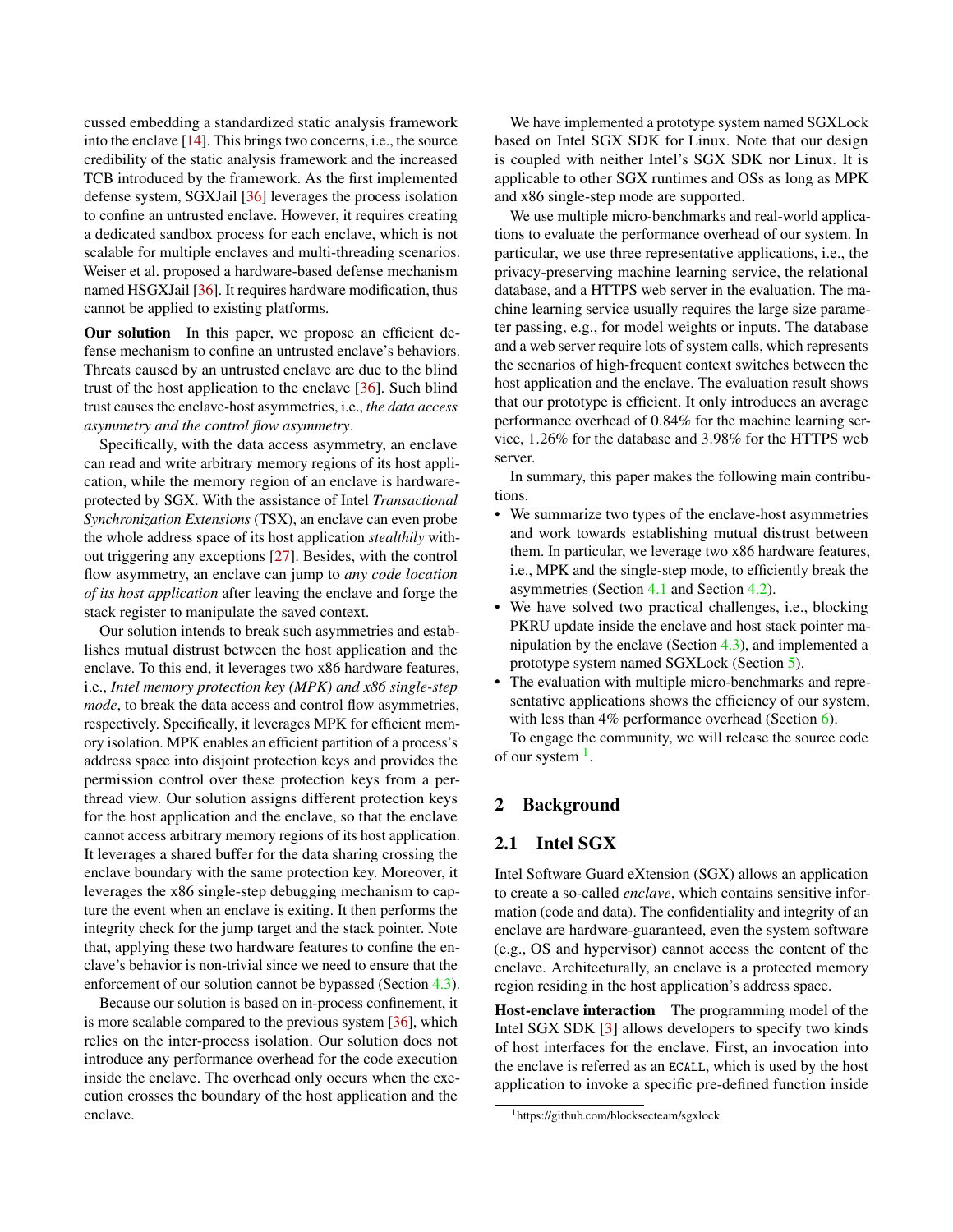the enclave. Second, OCALLs are used by the enclave to invoke the functions outside the enclave, which are usually aimed to request OS services (e.g., system calls). Besides, the SDK performs proper sanitizing and marshaling for the ECALL/OCALLs' parameters according to the argument attributes specified by the enclave developer. For instance, for a data pointer argument of an ECALL with the [in,size=10] attribute, the SDK will allocate a 10-byte memory buffer inside the enclave and copy the corresponding data from the host application into the allocated buffer inside the enclave.

The ECALL/OCALL interface functions are defined via a socalled Enclave Definition Language (EDL). The Edger8r tool, shipping as part of the SDK, can generate (dispatch/receiving) edge routines for ECALLs/OCALLs according to developerdefined EDL files. These edge routines reside in both the host application and the enclave to route ECALL/OCALL requests.

Besides, the Trusted Runtime System (tRTS) and Untrusted Runtime System (uRTS) are provided to embed into an enclave and its host application to perform enclave management and ECALL/OCALL requests routing. The dispatch (receiving) edge routines reside in both sides will send (accept) the ECALL/OCALL requests to (from) the tRTS/uRTS and redirect them from (to) the user code. The combination of the tRTS/uRTS and the edge routines facilitate the (host application/enclave) developers to invoke an ECALL/OCALL as a function call.

The implementation of ECALL/OCALL interfaces is based on two *user-mode* instructions, EENTER and EEXIT, respectively. Specifically, the EENTER instruction is used by the host application to transfer the control to a predefined address inside the enclave. The EEXIT instruction makes the execution leave from the enclave. As an operand of the EEXIT instruction, the RBX register specifies the jump target outside the enclave, whose value will be filled into the RIP register after the execution leaves from the enclave. Therefore, *the jump target of the* EEXIT *instruction is enclave-manipulable.*

Moreover, SGX leaves most of the execution states (e.g. registers) switching and sanitizing to the software when the execution crosses the boundary of the host application and the enclave via the EENTER and EEXIT instructions. For instance, when the execution leaves the enclave via the EEXIT instruction, it is the responsibility of the enclave code to refill the host stack pointers, i.e., RSP and RBP. Thus, *the enclave can refill a fake stack pointer inside the host application to manipulate the saved context.*

Furthermore, the enclave execution can be aborted asynchronously when an exception (e.g., a page fault or a hardware interrupt) occurs. This is referred as *asynchronous enclave exit* (AEX). On an AEX event, the processor saves the enclave's current execution context, such as general purpose registers (GPRs) and processor extended states, into the enclave's *state save area* (SSA) frame. Then the processor sets the RIP register to the value of the Asynchronous Exit Pointer (AEP, normally points to the ERESUME instruction) and exits

the enclave. After that, the processor delivers the AEX event as an normal exception to the system software. Note that the AEP is specified during enclave entry (as the operand of the EENTER/ERESUME instruction) and cannot be modified during the enclave execution. After handling the AEX event, the host application can reenter the enclave and resume the previously saved execution context of the enclave via the ERESUME instruction.

SGX supports multi-threading with a special enclave data structure, named *Thread Control Structure* (TCS). A TCS contains information of a thread executing inside an enclave, such as the address of the enclave entry and the relative address of SSA. The content of a TCS is specified by the enclave (developers) and is *not accessible* by the software (including the enclave) after being initialized. Whenever the execution wants to enter the enclave (via EENTER/ERESUME), a free TCS needs to be specified in the instruction operand. By doing this, SGX allows concurrent execution inside the enclave.

# 2.2 Intel MPK

Memory Protection Key (MPK) is a new hardware feature introduced in recent Intel processors to provide permission control over the page groups from a per-thread view. MPK exploits four previously-unused bits of the page table entry to serve as the page's protection key. Thus, MPK partitions a process's address space into 16 disjoint protection domains. To enforce the per-thread permission control, a per-core 32 bit *protection key rights register* (PKRU) is introduced. Every two bits in PKRU determine the access permission to one specific protection key. Specifically, PKRU[*2i*] represents the access-disable bit while PKRU[*2i+1*] represents the write-disable bit for protection key *i*. Based on access-disable and write-disable bits, three permission policies are enforced: read/write, read-only and no-access.

To access PKRU, MPK introduces two new *user-mode* instructions, RDPKRU (for reading) and WRPKRU (for writing). Updating the value of the PKRU register with the WRPKRU instruction has negligible overhead, which takes less than 20 cycles [\[24\]](#page-14-7). This makes MPK a highly efficient user-space memory permission control primitive. Note that the execution permission is *not* impacted by MPK.

Interact with SGX During the enclave execution, the value of PKRU can be stored into and restored from memory as part of the *processor's extended states*, as long as the bit 9 in the enclave's XFRM attribute field is set. Inside the enclave, the processor's extended states can be stored into and restored from memory in two scenarios. First, an enclave can save and restore them via XSAVE and XRSTOR instructions. Second, the processor's extended states are saved into the enclave's *state save area* (SSA) frame on an AEX event and restored when reentering the enclave with the ERESUME instruction.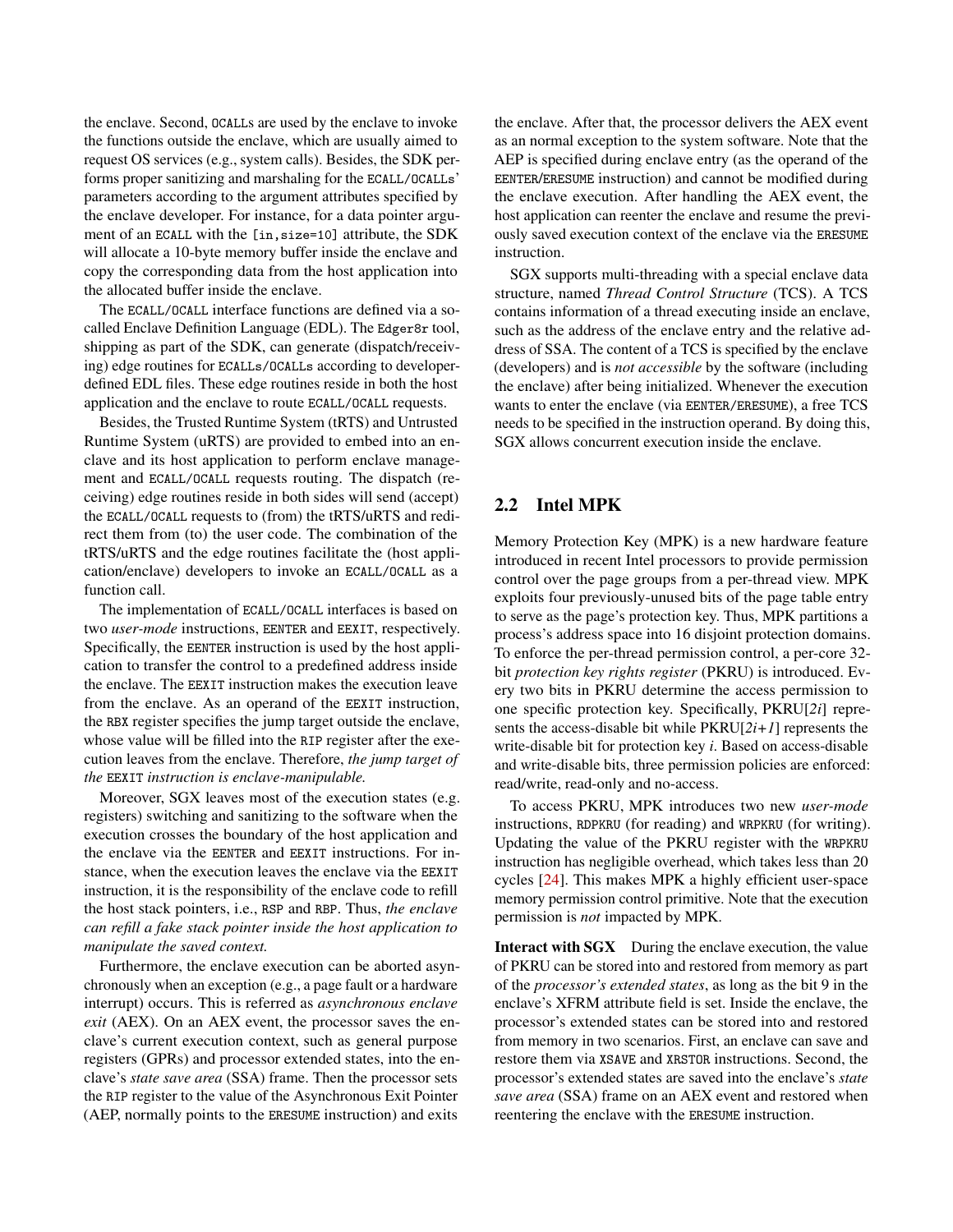#### 2.3 The x86 Single-Step Mode

The x86 architecture supports the single-step mode for debugging. It allows the processor to generate a trap after executing each instruction. The single-step mode is activated by setting a bit, named Trap Flag (TF), within the processor's FLAGS register. If the TF bit is set by an application using a POPF, POPFD, or POPFQ instruction, the CPU will execute one instruction and then stop. At the same time, a single-step debug exception is generated. Accordingly, the single-step mode can be disabled by clearing the TF bit.

Interact with SGX For the opt-out enclave (i.e. enclave with the debugging feature disabled), if the TF bit is set at the time of the enclave entry, a single-step debug exception would be pending immediately after exiting the enclave via the EEXIT instruction. In other words, the processor in the single-step mode treats the whole life-cycle of the enclave execution (from enclave entry to enclave exiting) as a single instruction. Besides, the enclave is *not allowed* to manipulate the value of the TF bit. The processor guarantees this with two properties. First, at the time of the enclave entry, the processor stores the TF bit into a software *invisible* register and then clears it, while the value of the TF bit is restored after exiting the enclave. Second, the processor ensures that the TF bit always remains cleared inside the enclave.

### 3 Threat Model

Our threat model considers the mutual distrust between the enclave and its host application. Therefore, the threat model consists of the following two perspectives.

- From the enclave's view It assumes the same attack model as other systems that leverage SGX for protection. Specifically, the trust anchors for an enclave (developer) are the SGX-enabled CPU and the code inside the enclave. The rest of the software stack, including the host application, OS, and hypervisor, is considered as untrusted. The goal of an enclave is to prevent the leakage of its sensitive information (data or/and code) both at runtime and at rest. Thus, code secrecy mechanism [\[9\]](#page-13-1) may be used by an enclave to protect its private code.
- From the host application's view It considers the enclave as *untrusted* [\[27,](#page-14-5) [36\]](#page-15-2). As mentioned previously, such scenarios include third-party enclaves and potentially buggy enclaves. The goal of the host application is to leverage the functionalities provided by the enclave, while at the same time confining the enclave's behaviors.

Out of scope The main purpose of our work is to restrict the host-enclave interactions to specified interfaces. It lays the basis for *the establishment of the mutual distrust between the enclave and its host application*. The high-level attacks, e.g., the Iago attack [\[13\]](#page-14-8), that exploits the specified interfaces, are out of the scope. Besides, side-channel and denial-of-service

(DoS) attacks are not considered. Defending against such attacks are orthogonal to our work.

### 4 System Design

From the enclave's view, the security mechanisms provided by SGX can be used to protect the sensitive data and code inside the enclave. However, from the host application's view, there exist two types of asymmetries [\[27,](#page-14-5) [36\]](#page-15-2) between the enclave and its host application.

- Data access asymmetry An enclave can read and write arbitrary memory regions of its host application, while the memory region of an enclave is hardware-protected by SGX. With the assistance of Intel Transactional Synchronization Extensions (TSX), an enclave can even probe the whole address space of its host application *stealthily* without triggering any exceptions [\[27\]](#page-14-5).
- Control flow asymmetry An enclave can jump to any code location of its host application by specifying the target address inside the RBX register, which will be used by the EEXIT instruction. It can also forge the stack register when leaving from the enclave to manipulate the saved context (Section [2.1\)](#page-1-1). However, the host application is not allowed to specify the entry point when entering the enclave via the EENTER/ERESUME instruction.

Our work is to confine the *untrusted* enclave for its host application, so that the host-enclave interaction can be restricted to the specified interfaces. This helps to establish the mutual distrust between them.

To achieve this goal, SGXLock leverages two x86 hardware features to efficiently eliminate the enclave-host asymmetries. First, for data access asymmetry, SGXLock relies on Intel MPK [\[24\]](#page-14-7) to efficiently confine the enclave access to limited regions of the host memory (Section [4.1\)](#page-3-0). Only specific regions in the host memory's address space are accessible by the enclave. These regions serve as parameter passing buffers for the host-enclave interaction. Second, for control flow asymmetry, SGXLock leverages the x86 single-step mode to ensure that the execution continues from the predefined location after leaving the enclave (Section [4.2\)](#page-4-0).

It is non-trivial to enforce such confinements. There are two challenges, i.e., how to block the update of the PKRU register inside the enclave and how to protect the host application's saved context when leaving the enclave. We will illustrate our solutions in Section [4.3.1](#page-5-1) and Section [4.3.2,](#page-7-1) respectively. Figure [1](#page-4-1) shows the overall system architecture.

#### <span id="page-3-0"></span>4.1 Data Access Asymmetry Elimination

To eliminate the data access asymmetry, MPK is used to restrict the data access of an enclave to the specified regions in its host application's address space. For simplicity, we first assume there is only one enclave *i* in the host application and then discuss the scenario of multiple enclaves.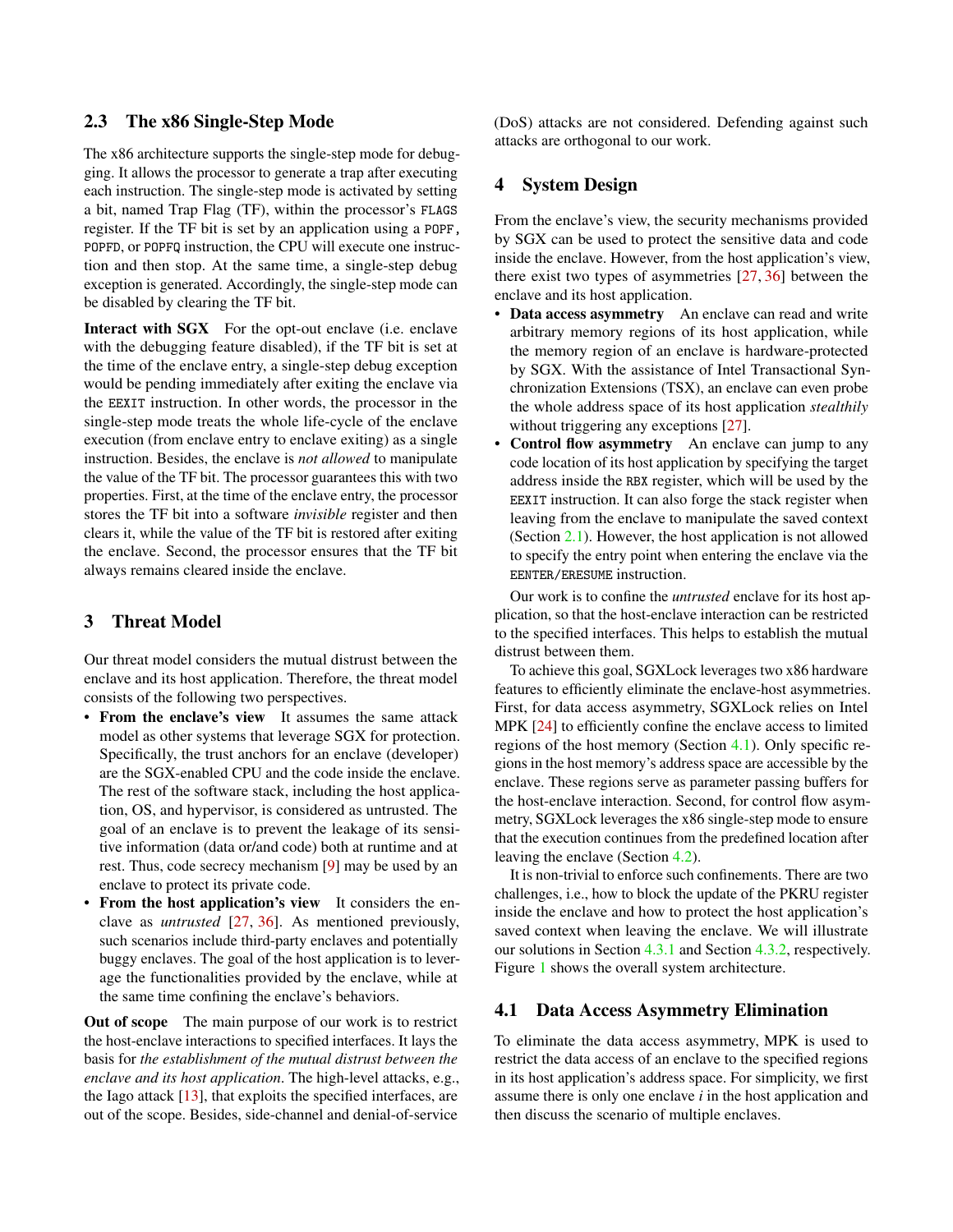

Figure 1: The overall system architecture.

The host memory regions are assigned with the protection key *H*, which is exactly the default protection key in the OS (e.g., key 0 in Linux). SGXLock then assigns the memory region of enclave *i* with a unique protection key *Ei* at the time of the enclave creation. To support parameters passing for the host-enclave interaction, SGXLock couples each TCS of the enclave *i* with a piece of the host memory region, called the *parameter buffer*. A parameter buffer is organized as a stack to enable the *nested* host-enclave interactions. Because a parameter buffer is coupled with each TCS, SGXLock can support concurrency inside the enclave without having the *scalability* issue. Accordingly, All the parameter buffers of the enclave *i* belong to the MPK protection key *Ei*.

First, the host application has the access permission to protection keys {*H*, *Ei*}. This does no harm to the security of the enclave since the content of the enclave is hardware-protected by SGX. Second, the enclave can only access the protection key *Ei*. Before the execution is transferred to the enclave *i*, the access permission of the current thread is changed from {*H*, *Ei*} to *Ei* via updating the PKRU register (step b in Figure [1\)](#page-4-1). SGXLock guarantees that the PKRU register is not changed while the execution remains inside the enclave. By doing so, the enclave cannot access the host memory regions other than the enclave's parameter buffer. After exiting from the enclave, the execution resumes the host application's original access permission (step e in Figure [1\)](#page-4-1). In this way, SGXLock eliminates enclave-host data access asymmetry *efficiently*, since no performance overhead is introduced inside the enclave.

Multiple enclaves The support of multiple enclaves is straightforward. First, a unique protection key is allocated for each enclave. The memory region and the parameter buffer of an enclave are then assigned with the enclave's protection key during the process of the enclave creation. Second, the host application has the access permission to all the enclaves' protection keys, whereas each enclave can only access its own protection key. If the number of enclaves exceeds the maximum number of available protection keys, the virtualization of protection keys could be leveraged [\[24\]](#page-14-7).

About the AEX event AEX events cannot be abused by an enclave to bypass the MPK-based data access asymmetry elimination. First, SGXLock guarantees that the PKRU register is not part of the processor's extended states (See Section [4.3.1\)](#page-5-1), thus it is not saved into the enclave's SSA frame when an AEX event happens. Second, an enclave should be forbidden to specify the control flow of the AEX handler outside the enclave, considering this will compromise the security guarantees from both the enclave and its host applica-tion's view. <sup>[2](#page-4-2)</sup> Third, the PKRU register value is maintained as part of the host application's thread context during the AEX event handling outside the enclave. Therefore, the execution can reenter the enclave via the ERESUME instruction with the original PKRU register value set.

#### <span id="page-4-1"></span><span id="page-4-0"></span>4.2 Control Flow Asymmetry Elimination

In Section [4.1,](#page-3-0) we show how SGXLock utilizes MPK to eliminate the data access asymmetry. However, the design goal of MPK is intended to provide permission control for data access. Instruction fetching is not constrained by MPK. Hence, MPK cannot be used to eliminate the control flow asymmetry. Thus, the code inside the enclave can jump to arbitrary executable locations inside the host application's memory space after executing the EEXIT instruction.

The root cause of the control flow asymmetry is that the jump target of the EEXIT instruction is enclave-manipulable. To solve this problem, SGXLock leverages the x86 single-step mode feature to detect whether the jump target of the EEXIT instruction matches the pre-defined location, i.e., the next instruction after the EENTER instruction (label .L in Figure [1\)](#page-4-1).

Specifically, whenever the execution gets into the enclave, the TF bit within the FLAGS register is set (step c in Figure [1\)](#page-4-1) to ensure the pending of a single-step debug exception follows the EEXIT instruction (② in Figure [1\)](#page-4-1). The corresponding exception handler then performs the check for the jump target (③ in Figure [1\)](#page-4-1). If the check passes, the execution is resumed and continues from the pre-defined location in the host application's code region (⑤ in Figure [1\)](#page-4-1). Otherwise, the potential abuse (or exploit) of the control flow asymmetry is detected. The execution is aborted.

Same with the MPK-based data access asymmetry elimination, eliminating control flow asymmetry with the assistance of the single-step mode introduces no performance overhead for the execution *inside the enclave*.

About the AEX event On an AEX event, the processor resumes the value of the TF flag from the software invisible register and exits the enclave. Then, same as the PKRU register, the TF flag is treated as part of the host application's thread

<span id="page-4-2"></span> $2A$  proper mechanism to allow the enclave to get involved into the exception handling caused by itself is that the handler is put inside the enclave and is invoked by the host application via the EENTER instruction when handling the AEX event. This mechanism is exactly the one used by Intel SGX SDK and is compatible with SGXLock.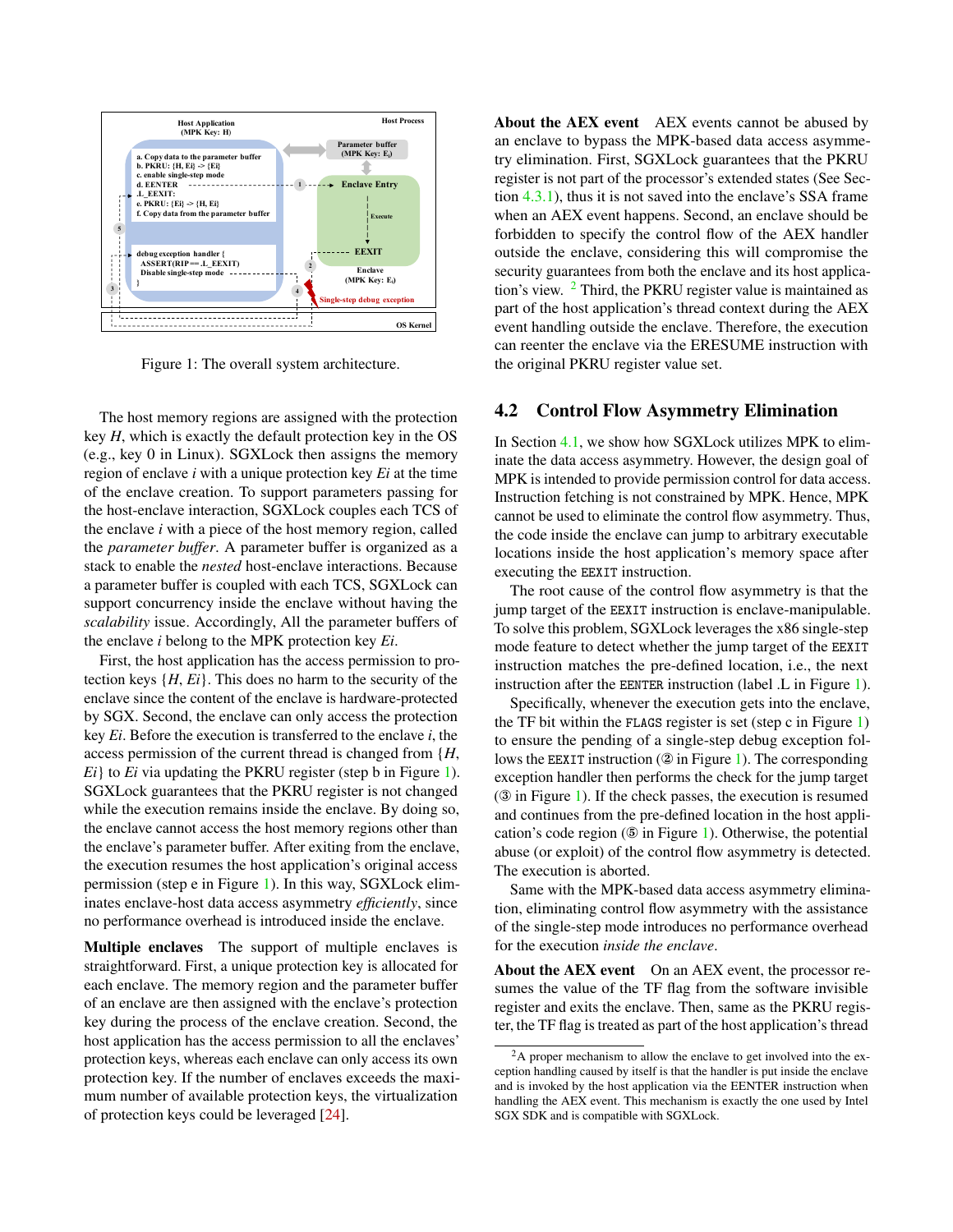context and remains set when the execution is resumed from the AEP. Since the AEP points to the ERESUME instruction, the TF flag is kept as set at the enclave entry.

#### <span id="page-5-0"></span>4.3 Challenges and Solutions

We have described the main idea of adopting two x86 hardware features to eliminate the enclave-host asymmetries. However, there are still some challenges to ensure that the security enforcement of our system cannot be bypassed. In the following, we illustrate these challenges and our solutions.

#### <span id="page-5-1"></span>4.3.1 Challenge I: Block PKRU Update Inside the Enclave

The PKRU register can be updated with two *user-mode* instructions, WRPKRU and XRSTOR. An untrusted enclave may use these two instructions to extend its access permission to the protection keys other than itself. To prevent this, SGXLock needs to keep the PKRU register unchanged during the enclave execution. A similar challenge is also addressed by the ERIM system [\[32\]](#page-14-9). However, the solution proposed by the ERIM cannot be directly applied to our system. The reasons are listed in Appendix [A.](#page-16-0) To solve this challenge, SGXLock adopts the following strategies for the XRSTOR and the WRPKRU instruction, respectively.

XRSTOR instruction The usage of the XSAVE/XRSTOR instruction is intended to save/restore the current execution's extended states *efficiently*. Thus they are unavoidable inside the enclave. However, in our design, an enclave is not allowed to maintain the PKRU register since SGXLock requires the PKRU register be unchanged during the enclave execution. Besides, there is no need for an enclave to maintain its own PKRU register value. That is because *MPK cannot be used by an enclave to provide access permission control for itself*. MPK's permission control is based on two components: the per-core PKRU register and the 4-bit protection key field in the page table entry. Apparently, the latter one is out of the enclave's control. Thus, if an enclave leverages MPK to enforce the permission control, the untrusted host application or operating system can easily corrupt it.

We observed that the PKRU register is treated as part of the enclave execution's extended states *only when the bit 9 within an enclave's XFRM attribute field is set.* Therefore, our solution is straightforward. SGXLock guarantees that the bit 9 within an enclave's XFRM attribute field is never set. Specifically, during the enclave creation, an additional check is performed by SGXLock. If it is set, SGXLock refuses to create the enclave. Since the XFRM attribute field cannot be modified after the enclave creation, the XRSTOR instruction cannot affect the PKRU register even though it occurs inside the enclave. Note that with this method, SGXLock also guarantees that the PKRU register would not be affected by the AEX event.



<span id="page-5-2"></span>Figure 2: The flow chart of the embedded inspection code.

WRPKRU instruction SGXLock leverages binary inspection to prevent the occurrence of the WRPKRU instruction inside the enclave. In some scenarios, an enclave may load or generate code at runtime for the purpose of code secrecy [\[9\]](#page-13-1). Our system leverages the binary inspection mechanism to deal with both the plain enclave code and the dynamic loaded or generated code (abbreviated as *DLGC*), respectively. For the plain enclave code, SGXLock can directly check whether there exists WRPKRU instructions while loading the code into the enclave during the enclave creation. For DLGC, since its content is inaccessible outside the enclave, SGXLock chooses to *embed* a small piece of inspection code into the enclave at the enclave compilation stage. Figure [2](#page-5-2) shows the logic of our embedded inspection code: *scanning the corresponding code region linearly to detect the occurrence of a specific byte sequence (i.e.,* WRPKRU*'s machine code:* 0x0F01EF*)*. At runtime, by enforcing the  $W \oplus X$  attribute for the enclave's page table entries, the host application can detect the execution of DLGC inside an enclave. Then the inspection code will be invoked by the *host application* before giving the execution permission to the DLGC region.

As shown in Figure [2,](#page-5-2) our embedded inspection code only includes a simple loop and can be easily implemented with less than one hundred lines of assembly code. In fact, the implementation of our embedded inspection code can be integrated into the SGX software development kit (SDK). Thus no development burden is imposed to enclave developers. To ensure the usability and security of the embedded inspection code, SGXLock made the following design choices. First, an *assembly* template, that implements exactly the logic of our embedded inspection code (See Figure [2\)](#page-5-2), is provided by SGXLock. The template only uses the registers to store its data (including input/output) and can be instantiated by replacing the template parameter with the specific registers.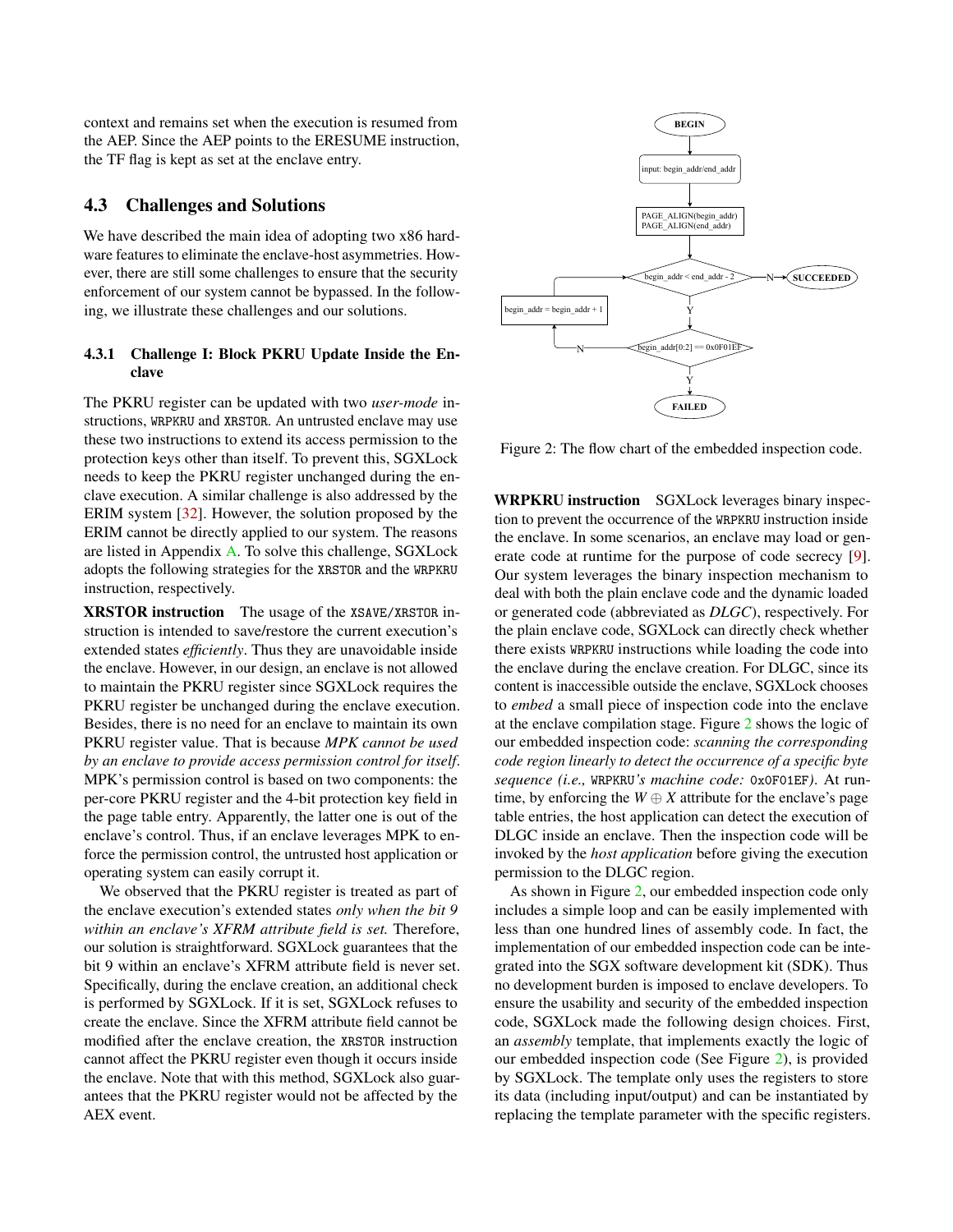Second, the template instance is integrated into the *plain* inenclave runtime and its input/output should always remain inside the registers during the data transfer (from the enclave entry to the enclave exit point). Thus the template instance needs to be placed to the location that is close to the enclave entry/exiting. For example, a conditional branch instruction is inserted into the enclave entry and one branch targets for the template instance, while an unconditional branch instruction targeting the enclave exiting is inserted into the end of the template instance. Third, the related information of the template instance is provided with the enclave file to assist the verification of the template instance.

Based on the previous design, during the enclave creation, SGXLock can verify the existence of the template instance (i.e. inspection code). SGXLock also confirms that the template instance is always reachable from the enclave entry when invoked by the host application and the (input/output/immediate) data never leaves the registers during the invocation process. Always keeping data inside the registers prevents other concurrent enclave execution from corrupting the inspection code's execution state. Besides, obfuscation should not be applied to the template instance. Doing so fails the verification of SGXLock and the execution of DLGC would not be allowed.

Note that, page alignment operation is performed at the beginning of our inspection code. This ensures that the potentially malicious host application can only snoop whether there is a specific three-byte sequence within the inspected region at the page granularity. Such information is rather limited to leak the enclave's sensitive information.

We have described that SGXLock can enforce no occurrences of the WRPKRU instruction in the DLGC of an enclave with two components:  $W \oplus X$  for the detection of DLGC and the embedded code for inspection. In the following, we illustrate the overall *workflow* of the binary inspection mechanism that targets both the plain enclave code and DLGC.

Static binary inspection It happens at the time of the enclave creation. First, SGXLock scans the plain enclave code while loading it into the enclave to inspect the occurrence of the WRPKRU instruction. If the inspection passes, the corresponding enclave code page will be assigned with *RX* permission. Besides, for the enclave page with *WX* permission set, SGXLock removes its *X* permission and records its information. Meanwhile, SGXLock checks whether the inspection code is embedded inside the enclave *properly*. If the checking passes, an enclave-invisible flag *dlgc\_allowed* is set to indicate the created enclave is allowed to execute DLGC. Note that the embedded inspection code is part of the plain enclave code and keeps *RX* during the enclave's life-cycle. With the static binary inspection, SGXLock achieves three guarantees. First, there is no WRPKRU instruction inside the enclave code after the enclave initialization. Second, the execution of the DLGC inside the enclave will be detected by SGXLock (since the executable permission has been removed.) Third, for an

enclave using DLGC, the inspection code has been properly embedded.

Dynamic binary inspection This is triggered by the violation of  $W \oplus X$  during the enclave execution. As an AEX event, the violation of  $W \oplus X$  makes the execution exit the enclave and allow the host application to get control. First, the host application checks whether the *dlgc\_allowed* flag is set and the enclave page's original permission set has the *X* permission. If both of them are satisfied, this means a DLGC code region is executed and the dynamic binary inspection needs to be invoked.

Specifically, the host application changes the permission of the enclave page that needs to be inspected to *read-only*. [3](#page-6-0) This prevents the concurrent enclave executions from modifying the enclave page that is to be inspected. Note that the system call is not allowed inside the enclave, thus the enclave cannot directly manipulate the enclave's page table entries. Before the host application specifies a free TCS and gets into the enclave via the EENTER instruction to invoke the embedded inspection code, it changes the protection key of the SSA frame of the TCS to the host application's protection key (i.e. *H*). Accordingly, the host application keeps the access permission of the current execution to the protection keys of both the host application and the enclave (i.e., {*H*, *Ei*}) before entering the enclave. This aims to prevent other concurrent enclave execution from modifying the register values of the inspection code, which are stored into the SSA frame on an AEX event during the execution process. Besides, as we mentioned before, the embedded inspection code only uses registers to store its data. Therefore, there is no window for other concurrent enclaves to corrupt the current execution context of the embedded inspection code.

Then, the host application gets into the enclave to invoke the embedded inspection code. The inspection code will scan the corresponding page(s) according to the address information provided by SGXLock. One bit is returned to indicate whether the inspection passes. If the inspection fails, the host application forbids the execution of the DLGC inside the enclave. Otherwise, the host application assigns the corresponding page(s) with *RX* permission and the original enclave execution is resumed.

We can see that before invoking the inspection code, the host application changes the permission of the enclave page that needs to be inspected to *RO*. After the inspection passes, the inspected enclave page will be assigned with *RX* permission by the host application. There is no time window that the enclave page to be inspected is writable. This prevents other concurrent enclave execution from modifying the page to be inspected during the whole process. Thus the possible Time-of-check to Time-of-use (TOCTOU) attack is blocked.

<span id="page-6-0"></span> ${}^{3}$ In Linux, it is implemented via  $\normalsize \texttt{pkey\_mprotect}$ , which would guarantee the TLB coherence of the permission update.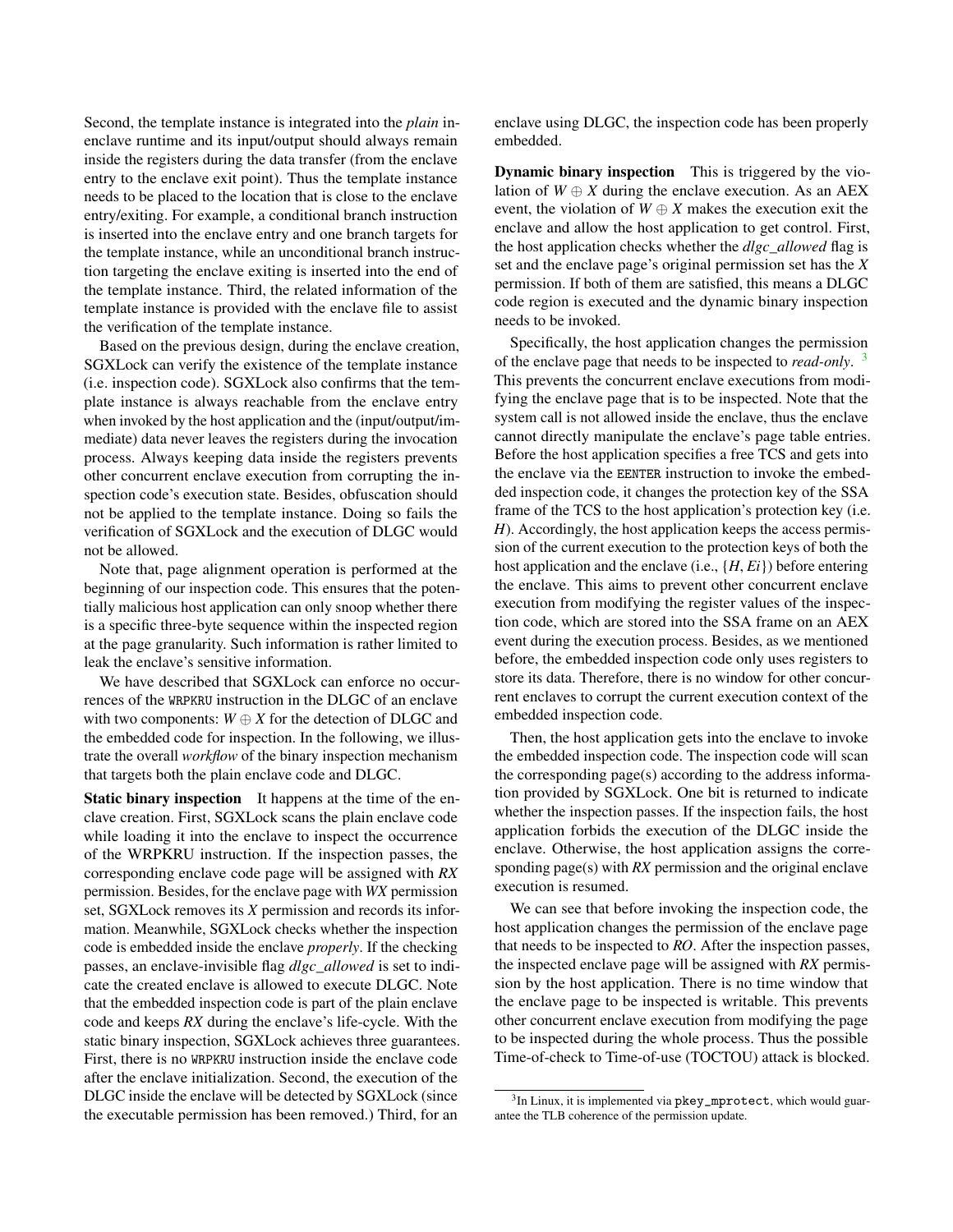#### <span id="page-7-1"></span>4.3.2 Challenge II: Block Host Stack Pointer Manipulation

Even though the jump target of the EEXIT instruction is constrained with the help of x86 single-step mode, an untrusted enclave is still capable of controlling the value of the host application's stack pointer (i.e., RSP and RBP) while the execution leaves the enclave. Even worse, considering the parameter buffer of an enclave is accessible to both the enclave and the host application, a fake host stack can be forged by an untrusted enclave [\[27\]](#page-14-5). As a result, the host application would continue execution with a forged stack context after the execution leaves the enclave.

Our solution SGXLock borrows the idea from keyed-hash message authentication code (HMAC) to guarantee the integrity of the host stack pointers. Specifically, SGXLock maintains a global 64-bit secret value, named *g\_sp\_key*, for the host application. Whenever the execution gets into the enclave via the EENTER instruction, SGXLock performs bit-wise exclusive or (XOR) operations on the host stack pointers, i.e., RSP and RBP, with *g\_sp\_key*, respectively. The results, *(RSP*⊕*g\_sp\_key)* and *(RBP*⊕*g\_sp\_key)*, are then stored into the host stack. Note that this step takes place before trimming the current execution's access permission and the host stack would be inaccessible while the execution is inside the enclave.

Since the jump target of the EEXIT instruction is constrained with the help of the x86 single-step mode, SGXLock is able to perform the integrity check for the host stack pointer when the enclave execution finishes. In detail, SGXLock uses the current (*potentially corrupted*) RSP register for addressing to retrieve the previously stored *(RSP*⊕*g\_sp\_key)* and *(RBP*⊕*g\_sp\_key)* from the host stack. Then, SGXLock performs XOR operation on them with *g\_sp\_key* and compares the result with the current RSP/RSP register. If their values match, SGXLock confirms that the integrity of the host stack pointer is preserved. Otherwise, potentially malicious behavior is detected.

Besides, the execution could exit the enclave on an AEX event and the exception handling may need the user-space involvement (e.g., a signal handler in Linux). For this situation, the integrity check could be performed in the corresponding user-space handler, too.

In summary, SGXLock ensures the integrity of the host stack pointers during the enclave execution. First, *(RSP*⊕*g\_sp\_key)*, *(RBP*⊕*g\_sp\_key)* and *g\_sp\_key* are all stored in the enclave invisible memory region. This is enforced by SGXLock with MPK. Thus, an untrusted enclave is unable to steal or tamper with these values directly. Second, the only information known to the enclave is the plain host stack pointers. Therefore, the untrusted enclave cannot forge a fake stack since the value (i.e., *(RSP*⊕*g\_sp\_key)*, *(RBP*⊕*g\_sp\_key)*) to fill into the stack is unknown to the enclave.

### <span id="page-7-0"></span>5 Implementation Details

We have implemented a prototype of SGXLock based on Intel SGX SDK (v2.9.1) for Linux. The goal of our prototype is making SGXLock transparent to enclave developers and keeping backward-compatibility with legacy enclaves at source code level as much as possible. A developer can port a legacy enclave into our prototype with minor or even no modification. In this section, we illustrate some implementation details.

#### 5.1 Data Access Asymmetry Elimination

Our modification mainly targets for the SDK to support ECALL/OCALL's parameter passing through SGXLock's param\_buffer. Besides, we also make minor modifications (no more than 20 lines) to the signal handling of the Linux kernel (See Appendix  $C$  for details).

In the Intel SGX SDK, each ECALL/OCALL definition has a specific marshaling data structure, generated by the Edger8r tool, to interpret its arguments. The tRTS/uRTS only uses a void pointer for an ECALL/OCALL's parameter passing. When routing an ECALL/OCALL requests, the marshaling data structure is used by the edge routines of both sides to interpret the arguments by converting the void pointer to the marshaling data structure pointer. This design assumes an enclave can access its host application's memory regions arbitrarily. This assumption does not hold after applying our system. Therefore, we modified the Edger8r tool and the tRTS/uRTS to support parameter passing of ECALL/OCALL through param\_buffer.

Edger8r For the Edger8r tool, we add a wrapper data structure, ms\_param\_meta\_t (Listing [2](#page-17-0) in Appendix [D\)](#page-17-1), to enable the uRTS to interpret an ECALL/OCALL's marshaling data structure. Then instead of passing a void pointer, the dispatch edge routine passes the ms\_param\_meta\_t pointer to the tRT-S/uRTS. The passed ms\_param\_meta\_t pointer is finally used by the uRTS to copy data to/from the param\_buffer.

tRTS The sgx\_ocalloc function of the tRTS is used by the dispatch edge routine of the OCALL to allocate memory regions outside the enclave for parameter passing. We modify the implementation of sgx\_ocalloc to allocate memory from the param\_buffer instead of the host stack.

uRTS When receiving an ECALL request, the uRTS chooses a free TCS and copies the parameters to the corresponding param\_buffer by interpreting the ms\_param\_meta\_t pointer received from the dispatch edge routine of the ECALL. Besides, an instance of the marshaling data structure for the ECALL is created in the param\_buffer, to interpret the parameters residing in the param\_buffer. Then the uRTS routes the ECALL request to the tRTS with the address of the newly created marshaling data structure instance as a void pointer.

When receiving an OCALL request from the tRTS, the uRTS also receives a ms\_param\_meta\_t pointer that points to some area within the param\_buffer. Then the uRTS copies the parameters from the param\_buffer to a private memory region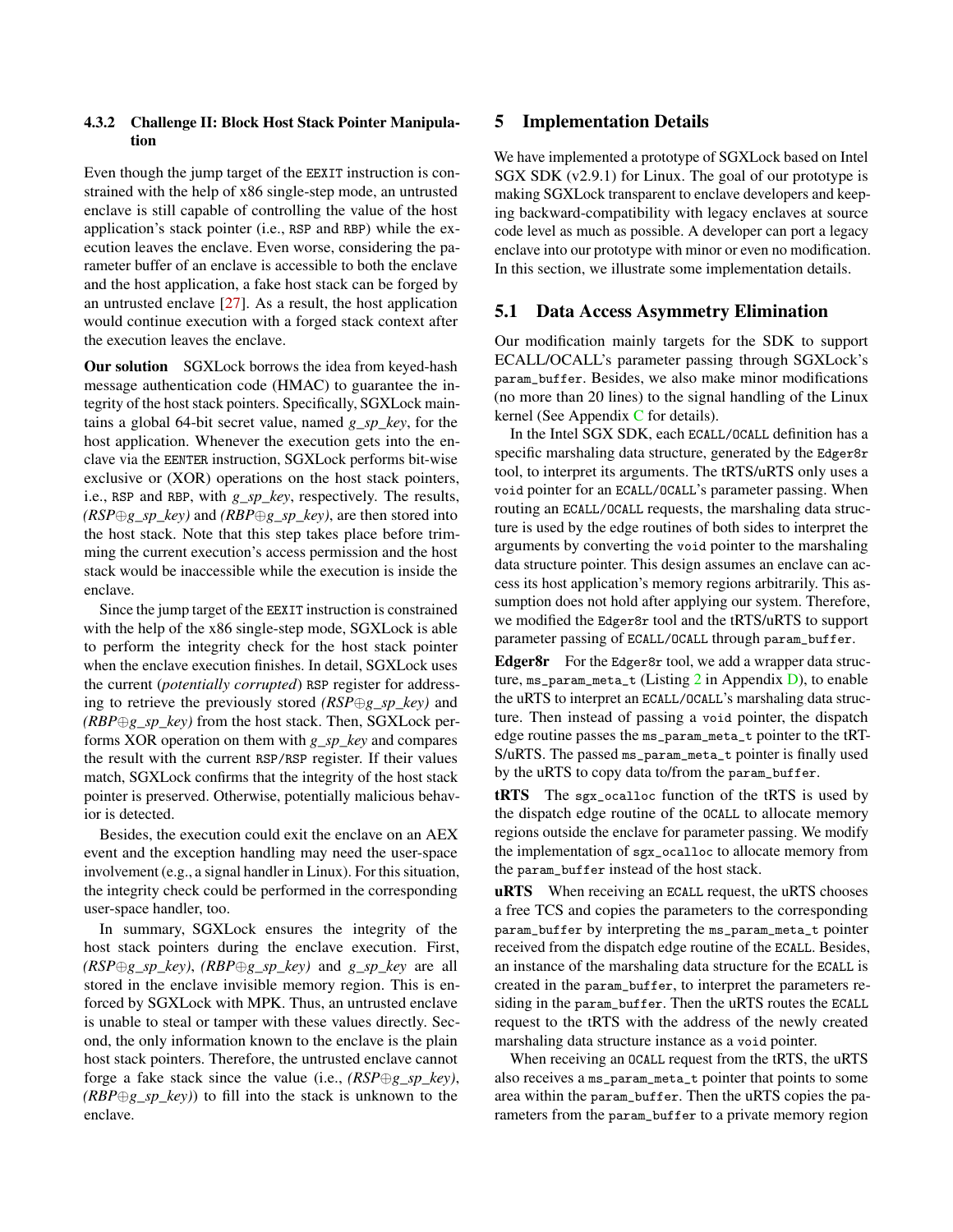based on the ms\_param\_meta\_t pointer. Besides, an instance of the marshaling data structure for the OCALL is created in the private memory region to interpret the copied parameters. Note that different from a param\_buffer, the private memory region belongs to the host application's protection key and thus cannot be accessed by the enclave. The uRTS maintains a private memory for each TCS of an enclave to prevent the possible TOCTOU attack on the OCALL parameters.

Compatibility Our modification to the SDK will disable the support of the user\_check attribute. Specifically, in Intel SGX SDK, the pointer argument of an ECALL/OCALL can be marked with the user\_check attribute. For such a pointer, the receiving edge routine will neither verify the pointer nor copy the pointed buffer. The design of the user\_check attribute leaves the duty of data validation to the developer and is prone to the TOCTOU attack. SGXLock only supports parameter passing via the developer-invisible param\_buffers. Thus, the user\_check attribute is not supported in our prototype.

### 5.2 Control Flow Asymmetry Elimination

The TF bit within the FLAGS register is set via the POPFQ instruction before the EENTER instruction. After the enclave execution exits via the EEXIT instruction, a single-step debug exception is triggered immediately. In our implementation, a single handler is registered to catch the SIGTRAP signal. In the signal handler, the jump target of the EEXIT instruction and the integrity of the host stack pointer are checked. If the check fails, the signal handler will report this behavior and abort the execution. Otherwise, the TF bit in the FLAGS register of the original context is cleared and the original execution is resumed.

#### 5.3 Binary Inspection

To support the code secrecy, Intel SGX SDK provides *Protected Code Loader* (PCL) mechanism. With the PCL mechanism, the user enclave code is encrypted at build time and decrypted at runtime. To support this mechanism, a static library libsgx\_pcl.a is included in the enclave and invoked by the uRTS to decrypt user code immediately after the enclave creation. Our prototype provides the support for the PCL mechanism and implements a three-stage binary inspection mechanism.

Static binary inspection We modify the uRTS to inspect the *plain* enclave code during the enclave creation. The uRTS also checks whether our inspection code is properly integrated into the enclave. If so, an enclave-invisible flag *dlgc\_allowed* is set. The uRTS is also modified to enforce the  $W \oplus X$  property for the enclave's page table entries by trimming *W* from the *WX* permission during the enclave creation.

**PCL binary inspection** Since our prototype enforces *W* ⊕ *X* for the enclave pages, the encrypted user enclave code does

not have the *X* permission after the enclave creation. Our modified uRTS will invoke the embedded inspection code to inspect the newly decrypted user enclave code if it exists. Note that at this time, there is no concurrent enclave execution. Thus our system does not need to change the corresponding enclave page(s) to read-only or modify the protection key of the corresponding SSA frame to the host protection key. If the inspection passes, the modified uRTS will change the permission of the enclave page(s) to *RX* via the pkey\_mprotect system call.

**Dynamic binary inspection** Since  $W \oplus X$  is enforced for the enclave's pages, executing newly loaded or generated code inside the enclave will cause a  $W \oplus X$  violation and trigger a page fault exception. A signal handler is registered to catch the SIGSEGV signal. If the signal code is SEGV\_ACCERR and the fault page's original permission is *RWX*, the runtime binary inspection is triggered. First, the fault enclave page is marked as read-only via the pkey\_mprotect system call. The embedded inspection code is then invoked by the host application to inspect the fault page. If the inspection passes, the permission of the fault page is changed to *RX* by the host application. Finally, the original execution is resumed and reenters the enclave via the ERESUME instruction.

#### <span id="page-8-0"></span>6 Evaluation

#### 6.1 Security Analysis

The goal of SGXLock is to eliminate the enclave-host asymmetries (i.e., data access and control flow asymmetry), so that the host-enclave interaction can be confined to the specified interfaces. Our security analysis focuses on the threats from an untrusted enclave that aims to bypass SGXLock's asymmetry elimination enforcement.

Bypass data access elimination There are three methods for an enclave to change the PKRU register value, i.e., using the XRSTOR instruction, leveraging the AEX event and using the WRPKRU instruction. SGXLock requires that the bit 9 of an enclave's XFRM attribute field is clear and thus the PKRU register would not be treated as part of the processor's extended states during the enclave execution. This blocks the first two methods since both of them manipulate the PKRU register through the processor's extended states. Since SGXLock ensures there is no WRPKRU instruction existed during the enclave's life-cycle via the binary inspection mechanism, the third attack is also blocked. Moreover, after handling the AEX event, SGXLock guarantees that the enclave's original PKRU register is resumed when reentering the enclave's via the ERESUME instruction.

Bypass control flow elimination SGXLock relies on the single-step mode to check the target of the EEXIT instruction. The TF flag is saved in a software-invisible register during the enclave execution and resumed after exiting the enclave. Besides, for enclave exiting due to an AEX event, the control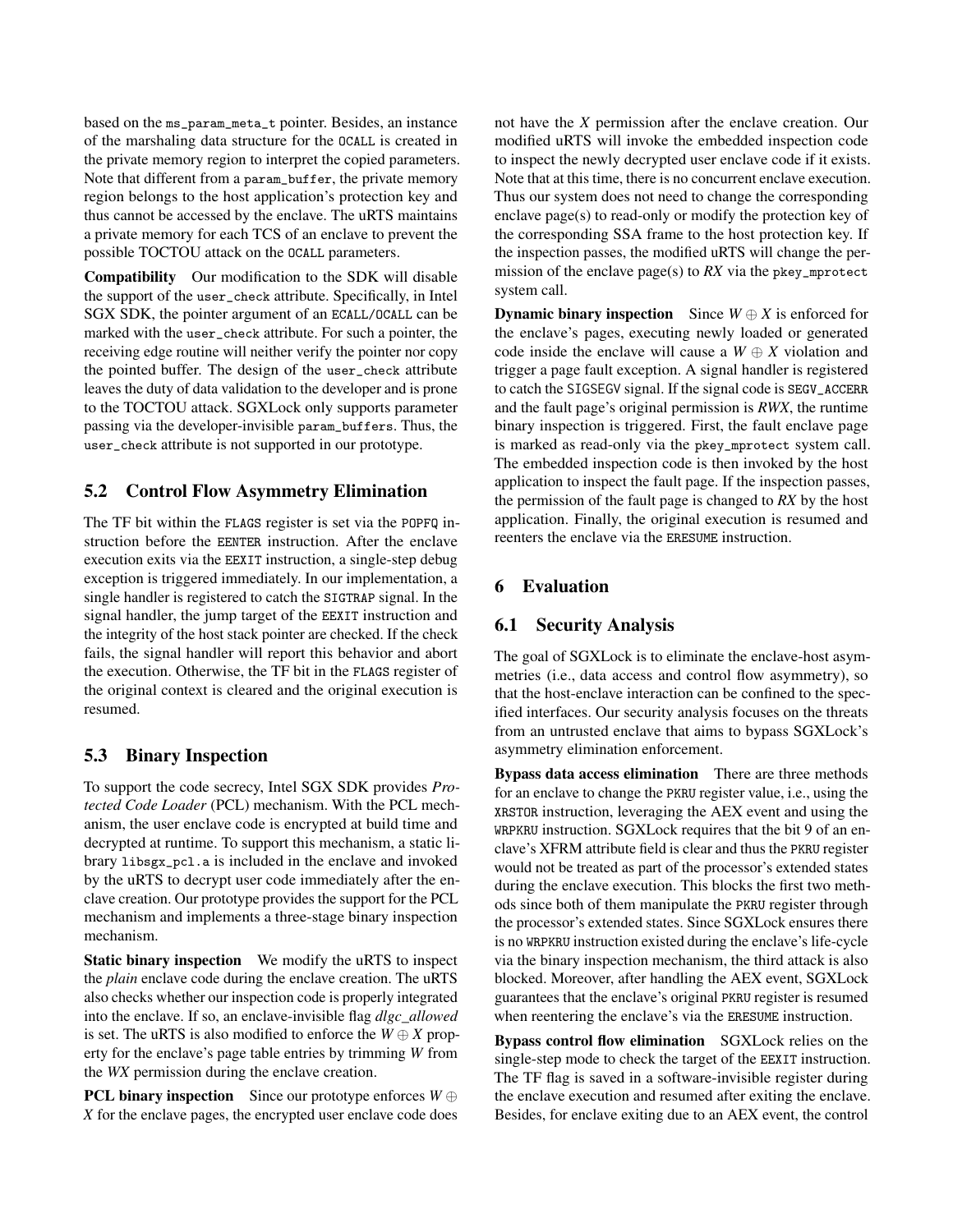flow of the AEX event handling is out of the enclave's control and the TF flag would remain set when the execution reenters the enclave via the ERESUME instruction. Thus, the enclave is unable to clear the TF flag. Based on the single-step mode, SGXLock can further verify the integrity of the host stack pointer by adopting the HMAC-like strategy.

Case study We used three attack primitives leveraged by SGX-ROP [\[27\]](#page-14-5), including host memory read, host memory write, and host stack pointer manipulation, to demonstrate the effectiveness of SGXLock. Since there is no TSX support in our experiment platform, we suppose the malicious enclave has the prior knowledge to the host memory layout. As a result, the host memory read/write primitive are detected by our MPK-based data access asymmetry elimination mechanism (Section [4.1\)](#page-3-0), while the host stack pointer manipulation attack primitive is blocked by the combination of the singlestep based control flow asymmetry elimination (Section [4.2\)](#page-4-0) and the host stack pointer integrity checking (Section [4.3.2\)](#page-7-1) mechanism.

Specifically, for host memory read/write manipulation, when the enclave tries to read/write host memory regions other than its *parameter buffers*, a SIGSEGV signal is captured by our signal handler due to the violation of MPK's permission restriction, and the execution is aborted. For host stack pointer manipulation, when the enclave execution exits, a single-step debug exception is issued and the control flow transfers to the corresponding signal handler. Since the host stack pointer is corrupted by the enclave, the corresponding integrity check in the signal handler fails and the execution is aborted.

#### 6.2 Performance Evaluation

In this section, we focus on the performance evaluation of our prototype to demonstrate its effectiveness. Our evaluation was performed on a platform with the Intel i7-10700F CPU (2.90GHz), which supports both SGX and MPK, and the 16GB physical memory. The system software running on the platform is Ubuntu 18.04.4 (Kernel v5.4.28) with SGX driver v2.6 installed.

#### 6.2.1 Evaluation Methodology

First, we use *micro-benchmarks* to measure the introduced host-enclave interaction latency by our prototype, which is the main cause of the performance overhead. Specifically, we evaluate the *raw latency overhead*. This is introduced by the additional interaction code, e.g., PKRU register update, singlestep mode enabling/disabling, and single-step debug exception handling. We also evaluate the performance overhead for the *parameter passing*, i.e., copying to/from the parameter buffer (*param\_buffer*).

Second, we choose three representative scenarios, i.e., the privacy-preserving machine learning service, the relational

<span id="page-9-1"></span>Table 1: The evaluation result of the raw ECALL/OCALL latency.

|                                 | Original | <b>SGXLock</b> | $SGXLock *2$    |  |  |
|---------------------------------|----------|----------------|-----------------|--|--|
| ECALL                           | 7.636    | 11.662(52.7%)  | $9.288(21.6\%)$ |  |  |
| <b>OCALL</b>                    | 5.908    | 9,588(62.3%)   | $7,303(23.6\%)$ |  |  |
| Time is measured in CPU cycles. |          |                |                 |  |  |

<sup>1</sup> Time is measured in CPU cycles.<br><sup>2</sup> SGXLock \* represents our prototype with single-step mode disabled.

database, and the web server to evaluate the overhead of realworld applications. The choice is based on three reasons. First, they are popular scenarios for SGX that have been evaluated in previous systems. Second, both the database system and the web server require high-frequency system calls, which represent the real scenarios of high-frequent OCALLs. Third, as a data-intensive service, the machine learning service usually passes large parameters, including model weights or inputs. The benchmark programs used in the evaluation have been released in the link [\[7\]](#page-13-3).

Last, we evaluate the overhead introduced by the code inspection mechanism.

#### 6.2.2 Micro-Benchmarks

Raw latency overhead We implement an empty ECALL routine with no arguments  $4$ . We then invoke the empty ECALL routine from the host application and record the execution time to represent the raw ECALL latency. To measure the raw OCALL latency, we implement an empty OCALL routine with no arguments and invoke it within the empty ECALL. Then we record the execution time of invoking the ECALL routine again and subtract the raw ECALL latency. Last, to evaluate the latency introduced by the data access and the control flow asymmetry elimination respectively, we disable the singlestep mode and perform the above evaluation again.

Table [1](#page-9-1) shows the overall result. Our prototype introduces 52.7% overhead for the raw ECALL latency and 62.3% for the raw OCALL latency. The control flow asymmetry elimination contributes 31.1% and 38.7% of the result, respectively.

Note that, the latency shown in Table [1](#page-9-1) represents the *upper bound* of the performance overhead. That's because in real-world applications, there are usually complex workloads inside the worker function of the ECALL/OCALL.

To further show the raw latency overhead in practice, we use different ECALL worker functions that have different execution time inside the enclave. We also use various numbers of invoked OCALLs during this process. This can represent different types of applications. For each test, the function inside the enclave invokes an empty OCALL without any arguments at different frequencies. We repeat the measurement 20 times

<span id="page-9-0"></span><sup>4</sup>The *empty* routine means that the worker function of an ECALL/OCALL returns immediately when it is invoked.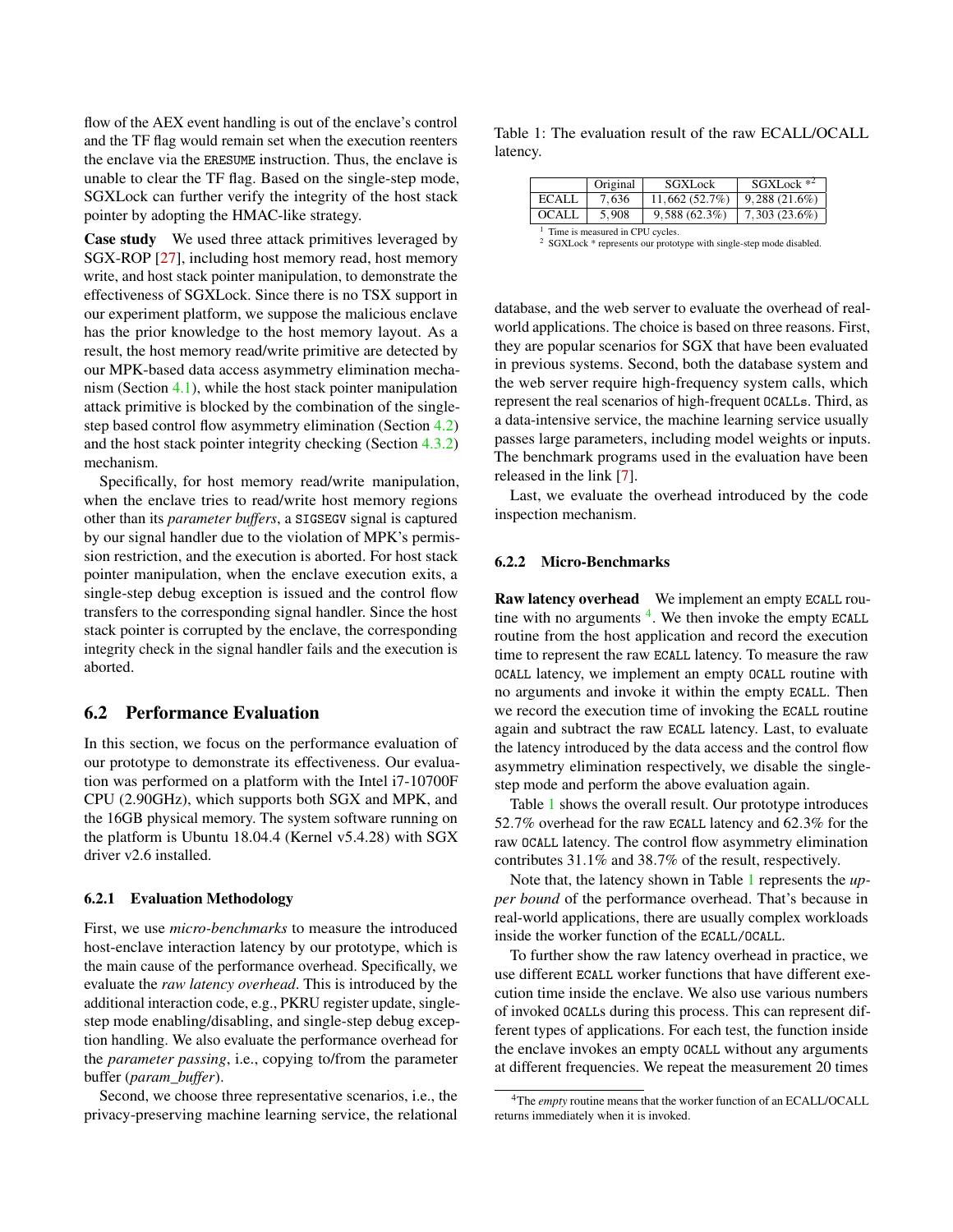<span id="page-10-0"></span>Table 2: The overhead under different execution time inside the enclave and the OCALL frequency.

| Frequency | <b>Execution Time</b> |                 |       |                  |       |                   |         |
|-----------|-----------------------|-----------------|-------|------------------|-------|-------------------|---------|
|           | 1ms                   | 5 <sub>ms</sub> | 10ms  | 50 <sub>ms</sub> | 100ms | 500 <sub>ms</sub> | 1000ms  |
|           | 0.2%                  | 0.1%            | 0.1%  | 0.04%            | 0.05% | 0.03%             | 0.03%   |
| 10        | 1.4%                  | 0.4%            | 0.5%  | 0.06%            | 0.02% | 0.0%              | 0.0%    |
| 100       | 10.8%                 | 2.4%            | 1.2%  | 0.3%             | 0.1%  | 0.05%             | 0.03%   |
| 1.000     | 42.6%                 | 18.0%           | 10.3% | 2.4%             | 1.2%  | 0.3%              | 0.1%    |
| 10.000    | 61.1%                 | 51.6%           | 41.5% | 17.6%            | 10.5% | 2.4%              | 1.2%    |
| 50,000    | 63.7%                 | 61.2%           | 56.7% | 41.6%            | 31.6% | 10.5%             | $5.6\%$ |
| 100,000   | 63.9%                 | 62.8%           | 59.8% | 50.2%            | 42.5% | 18.0%             | 10.3%   |

and report the arithmetic mean values. Table [2](#page-10-0) shows the result. The execution time inside the enclave ranges from *1ms* to *1s*.

The overhead is negatively correlated with the execution time inside the enclave, while positively correlated with the OCALL frequency. Note that in our evaluation, the OCALL is empty. Thus the overhead represents the corresponding upper bounds in practice. Generally speaking, the worker function inside the enclave tends to invoke the OCALLs at low-frequency, since the main purpose for an OCALL is to perform the system calls (e.g. file operations). According to Gruss et al. [\[16\]](#page-14-10), Netflix had studied the system call rates of their cloud services and found the highest rate is around 50,000 system calls per second per CPU. As shown in Table [2,](#page-10-0) under the setting that the execution time is 1s and the OCALL frequency is 50,000, the performance overhead is 5.6%. It demonstrates the effectiveness of our system for real-world scenarios.

Parameter Passing Overhead We use the empty ECALL and OCALL routines, with a pointer argument buf whose size is 64MB. We use a large buffer size to make the time of parameter passing dominate the whole application's execution, thus omitting the raw latency overhead previously discussed.

After that, we specify the direction attribute of the buf as [in], [out], or [in, out] and then record the time cost for each specification, respectively. The [in], [out] and [in, out] for an ECALL means the parameters will be copied into the enclave, copied from the enclave and copied in both directions. The meanings of the attributes for an OCALL are similar.

Table [3](#page-10-1) shows the result. The worst case is for the pointer argument of an OCALL with the [in] attribute, whose overhead achieves 26.4%. Besides, the additional parameter passing time under the [in,out] setting is obviously longer than that under the [in] or [out] setting. This is because it requires two additional data copy operations, i.e., copy to and from the *param\_buffer*, while the others only require one operation, i.e. copy to or from the *param\_buffer*. Again, this evaluation only considers the raw parameters passing overhead, which shows the upper bound of the overhead.

One interesting finding is that a pointer argument with the [out] attribute requires much longer parameter passing time compared to others. Accordingly, the overhead is much lower

<span id="page-10-1"></span>

| Table 3: The evaluation result of parameter passing. Time is |  |
|--------------------------------------------------------------|--|
| measured in milliseconds.                                    |  |

|                 | ECALL |       |          | OCALL. |       |          |
|-----------------|-------|-------|----------|--------|-------|----------|
|                 | [in]  | [out] | [in.out] | [in]   | [out] | [in,out] |
| Original        | 28.0  | 145.5 | 45.6     | 17.9   | 157.0 | 45.7     |
| SGXLock         | 32.9  | 150.9 | 55.7     | 22.7   | 161.1 | 54.4     |
| Additional Time | 4.9   | 5.4   | 10.1     | 4.8    | 3.1   | 8.7      |
| Overhead        | 17.6% | 3.7%  | 22.3%    | 26.4%  | 1.9%  | 18.9%    |

<span id="page-10-2"></span>Table 4: The execution time (milliseconds) and overhead of the machine learning service using our system.

|                  | Original | SGXLock  | Overhead |
|------------------|----------|----------|----------|
| Enclave creation | 283.80   | 283.91   | 0.04%    |
| Model loading    | 43.59    | 54.00    | 23.90%   |
| Inference        | 1.962.10 | 1.970.85 | 0.45%    |
| Total            | 2.289.49 | 2.308.76 | 0.84%    |

(3.7% and 1.9%, respectively). That is because the edge routines of ECALL/OCALL in the enclave side would call memset to clear the buffer that is newly allocated for the pointer argument with the [out] attribute. The memset function is specified as \_\_attribute\_\_((optimize("O0"))), thus the compiled memset function is not optimized and involves lots of memory access operations.

#### <span id="page-10-3"></span>6.2.3 Real-world Applications

Machine learning as a service We run a trained neural network model (with around 34MB weights data) inside an enclave. The ML model is for predicting the responses of the cancer treatment [\[8\]](#page-13-4). SGX is used to protect both the model structure/parameters and input/output. All of them are encrypted outside the enclave and only decrypted inside the enclave at runtime. The implementation of the ML model has been highly optimized for SGX scenario to shorten its inference time [\[7\]](#page-13-3). Thus, using it for evaluation is representative to demonstrate the effectiveness of our system. In our experiment, we perform the model inference on 392 inputs (total size is 19MB) and record the time cost of each stage. Note that each stage is implemented as an ECALL but may perform multiple OCALLs. The measurement is repeated 30 times and the arithmetic median is reported.

As shown in Table [4,](#page-10-2) our prototype introduces negligible overhead (0.84% on average). In our prototype, extra data copies are required to transfer the ECALL parameters to the *param\_buffer*. As mentioned above, the size of the model weights is about 34MB. Therefore, the overhead of the model loading stage is relatively high, which achieves 23.9%. For a real-world machine learning inference service, the model loading is performed only once to serve thousands of inputs or even more. Thus the overall overhead is acceptable, just as shown in our experiment (0.84% for 392 inputs).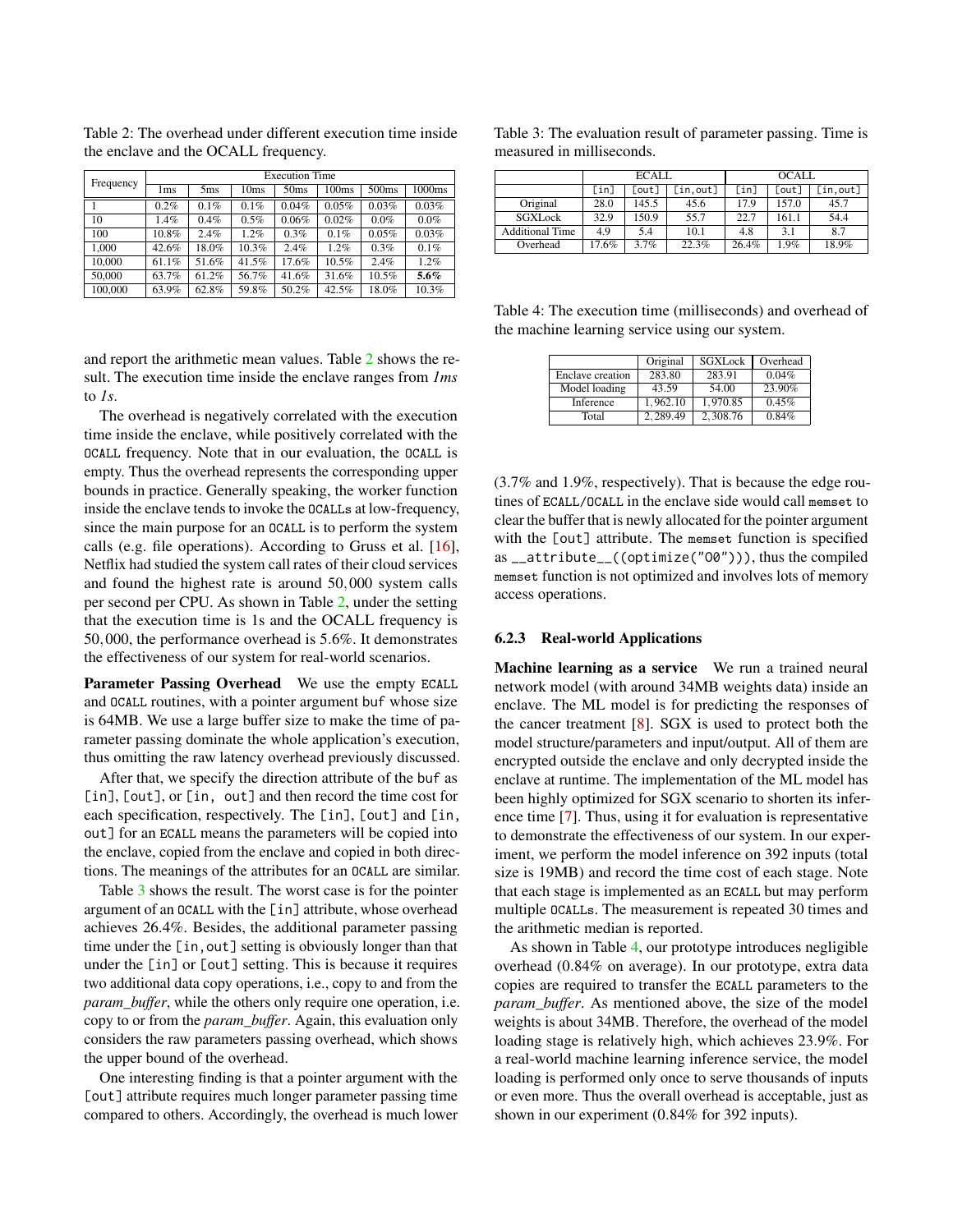<span id="page-11-0"></span>Table 5: The execution time (milliseconds) and overhead of database operations.

|               | Original  | SGXLock   | Overhead |
|---------------|-----------|-----------|----------|
| <b>INSERT</b> | 1,856,643 | 1,867,392 | $0.58\%$ |
| <b>SELECT</b> | 8.428     | 8.629     | 2.38%    |
| <b>UPDATE</b> | 183.271   | 186,740   | 1.89%    |
| <b>DELETE</b> | 182,417   | 182,763   | 0.19%    |

<span id="page-11-1"></span>Table 6: The evaluation result of a HTTP web server.

| Transfer Rate (kb/s) |          |         | Overhead | # of OCALLs |
|----------------------|----------|---------|----------|-------------|
|                      | Original | SGXLock |          |             |
|                      | 5.94     | 5.69    | 4.21%    | ~142.000    |
| っ                    | 5.93     | 57      | 3.88%    | ~2742.270   |
|                      | 5.9      | 57      | 3.39%    | ~2742.810   |
| 8                    | 5.93     | 5.67    | 4.38%    | ~143.890    |
| 16                   | 5.92     | 5.68    | 4.05%    | $-744,960$  |

Database We use a ported SGX version of the SQLite [\[6\]](#page-13-5) database in our evaluation. As a lightweight database engine, SQLite is widely deployed in real-world applications. Besides, the execution of SQLite involves many file operations, thus causing many OCALLs. In the evaluation, we record the time cost of four common database operations, i.e., *INSERT, SELECT, UPDATE* and *DELETE*, respectively. Each operation is performed for 10,000 times and the SQL statements are generated with SQLite's performance testing script (tools/speedtest.tcl). We repeat our measurements 15 times and report the arithmetic mean.

As shown in Table [5,](#page-11-0) the overhead for the four operations rangers from 0.19% to 2.38%, with an average value of 1.26%. The highest overhead comes from the INSERT operation, which is 2.38%. We find that there are 11,0338 OCALLs and 10,000 ECALLs involved for the INSERT operations. In other words, the frequency for the INSERT operation under the original SDK achieves 13,092 OCALLs and 1,186 ECALLs per second (and 12,787 OCALLs and 1,159 ECALLs per second under our prototype). Under this high frequent switching between the host application and the enclave, the performance overhead is (only) 2.38%.

**A HTTP web server** The mbedtls-SGX  $[4]$  is a ported version of the mbedtls, which can run inside the SGX and provide an SGX-enabled TLS suite for developers. We evaluate the performance of a simple single-thread HTTP server, which is included in the mbedtls-SGX. The HTTP server serves a static web page whose size is 108 bytes. We use the Apache HTTP benchmark tool [\[1\]](#page-13-7) to perform the evaluation. In each test, the server will serve 1,000 requests. The concurrency level, which represents the number of multiple requests to serve at a time, is increased from 1 to 16 with different intervals. The transfer rate, number of OCALLs, and the overhead are collected or computed and shown in Table [6.](#page-11-1) The introduced overhead is ranging from 3.39% to 4.38%.



<span id="page-11-2"></span>Figure 3: The dynamic inspection time of enclaves with different code size.



<span id="page-11-3"></span>Figure 4: The result of three macro-benchmark applications for the dynamic binary inspection.

#### 6.2.4 Dynamic Binary Inspection

The binary inspection mechanism consists of the following three ones: static binary inspection, PCL binary inspection and dynamic binary inspection. Static and PCL binary inspection only introduce the one-time overhead when creating an enclave. We report the result in Appendix [B.](#page-16-2) In the following, we present the overhead of the dynamic binary inspection.

Raw inspection overhead Specifically, we first increase the size of the enclave code that needs to be dynamically inspected and record the corresponding inspection time. The enclave code size ranges from 4K to 40K. We repeat the inspection 100,000 times for each test and then calculate the average value. Figure [3](#page-11-2) shows that the overhead introduced by the dynamic binary inspection is positively correlated with the enclave code size to be inspected. Specifically, it takes about 9.29 us (i.e. ~26,941 cycles for the CPU used in the evaluation) for dynamically inspecting one enclave code page.

Macro-benchmark applications We further port three macro-benchmark applications to emulate the code secrecy protection scenario by leveraging Intel SGX SDK's PCL mechanism. Moreover, PCL binary inspection is disabled. Thus the first execution of the enclave code at runtime will trigger the dynamic binary inspection. First, we feed each application with a small number of inputs (thus a short execution time inside the enclave) and records their *runtime* performance (i.e. the enclave creation time is excluded). Specifically, 4 samples for the ML service, 20 *SELECT* operations for the database service and 1 request for the web server are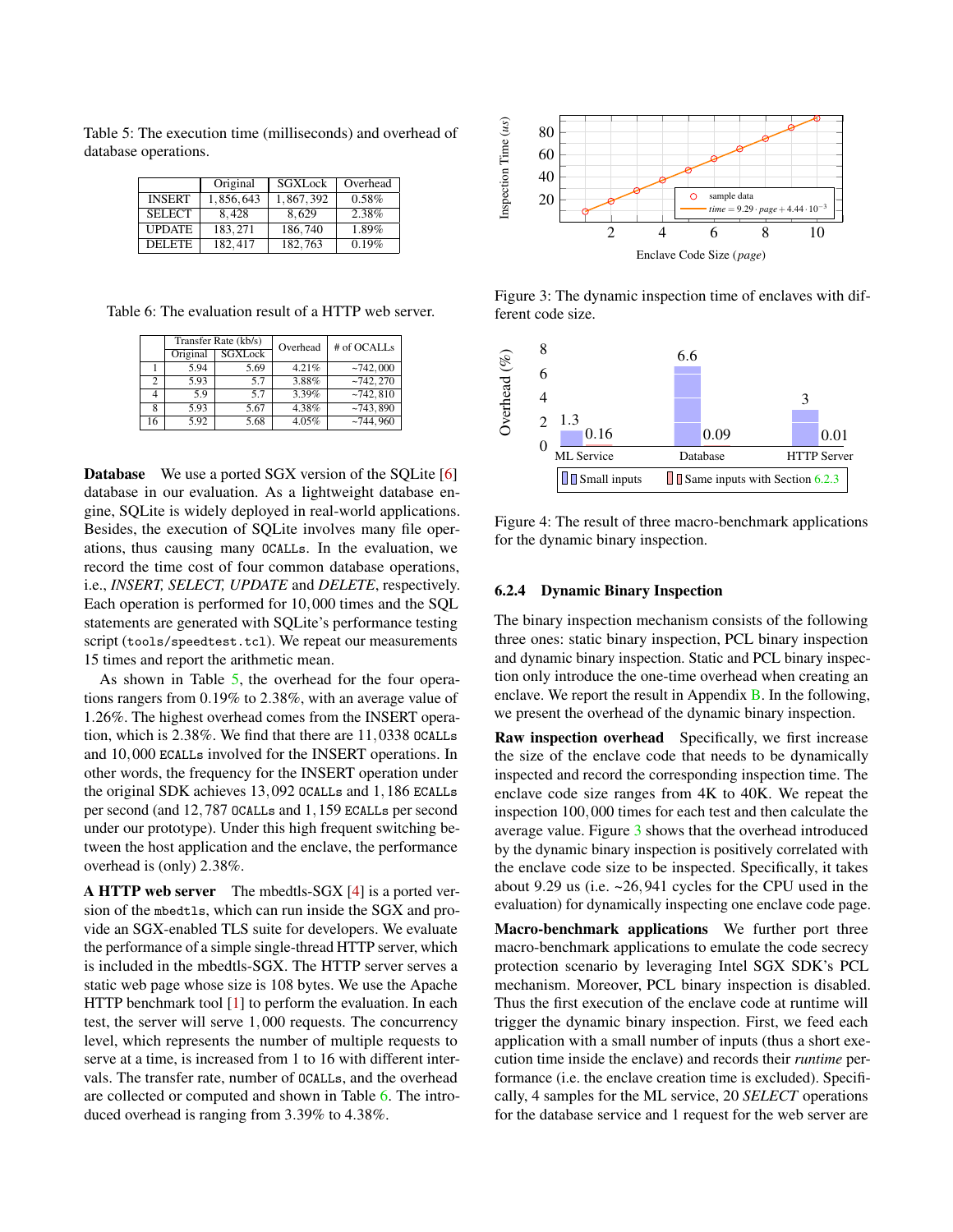used. We compare the execution time of the ported version application with the original one.

As shown in Figure [4,](#page-11-3) dynamic binary inspection introduces acceptable overhead for three macro-benchmark applications *even* with a fraction of inputs. Note that the overhead present here is obviously higher than real-world scenarios, sine more inputs will be served. To this end, we also evaluate the overhead with the same inputs used in Section [6.2.3,](#page-10-3) the performance overhead is negligible.

#### 7 Discussion

High-level attacks SGXLock focuses on eliminating the enclave-host asymmetries so that the host-enclave interaction can be restricted to the specified interfaces. High-level attacks [\[13,](#page-14-8) [22\]](#page-14-11) based on the specified interaction interfaces (e.g., ECALL/OCALL in Intel SGX SDK [\[3\]](#page-13-2)) are not considered. Nevertheless, SGXLock lays a foundation for the defense mechanism to mitigate such high-level attacks. We regard exploring the defense mechanisms for high-level attacks based on SGXLock as our future work.

SGX2 support Intel released the 2nd generation SGX in its IceLake platform, called SGX2. Compared with SGX1, SGX2 supports the dynamic enclave memory management. It provides three new run-time primitives for an enclave, including enclave page allocation/deallocation, enclave page permission (EPCM) restriction/extension, and dynamic thread (TCS) creation and destruction. Currently, our prototype implementation is based on SGX1. However, the design of SGXLock itself is compatible with SGX2. First, the page allocation and the dynamic threading management in SGX2 require the involvement of the OS. So the host application can be aware of the corresponding operations. Second, SGX2 enables an enclave to modify an enclave page's permission in the page's corresponding EPCM entry. It is orthogonal to SGXLock's access control mechanism, which relies on page tables and the PKRU register to perform the access permission control.

Legacy enclaves support The legacy enclaves can be supported at the source code and the binary level, respectively. If the source code is available, our prototype can keep backwardcompatibility with minor or even no modification. The only possible required modification is to remove the user\_check attribute from the enclave code. Our experience shows that it only requires a minor engineering effort (e.g. changing about 30 lines of code when porting the ML inference service). Besides, the use of user\_check is not recommended. Because it is prone to the TOCTOU attack at design level. Similar discussions or opinions are also expressed in other work [\[36\]](#page-15-2).

Legacy binary enclaves can be transparently supported if the user\_check attribute or DLGC is not used by the enclave. Otherwise, embedding our inspection code into the enclave binary to support the DLGC auditing and removing the user\_check attribute are needed. They can be implemented

using the binary rewriting technique, but only by enclave developers. That is because the binary needs to be re-signed to satisfy the remote attestation. Note that while embedding inspection code can be easily implemented via enclave entry hooking (as described in Section [4.3.1\)](#page-5-1), removing the user\_check attribute *automatically* via binary rewriting is kind of challenging considering it depends on the enclavespecific semantic. Exploring it is regarded as our future work.

Impact to the debugging functionality Leveraging the single-step mode to eliminate control flow asymmetry affects the normal debugging function for neither the enclave nor its host application. As a security enhancement mechanism, SGXLock is used in the production environment, where debugging with the single-step mechanism is no need. At the development stage, since SGXLock is transparent to developers, it could be temporarily disabled (e.g., using unmodified uRTS) if then developers want to leverage the single-step mode to debug the program.

### 8 Related Work

Untrusted enclave confinement Several mechanisms have been proposed to confine the *untrusted* enclave. One proposal is to detect the malicious actions of an enclave by monitoring its I/O behaviors [\[14\]](#page-14-6), which is not practical yet. Costan et al. also proposed a solution to perform the static analysis on the enclave code [\[14\]](#page-14-6). To deal with runtime generated code, it requires all enclaves to include a standardized static analysis framework into themselves. This brings two security concerns, i.e., the source credibility of the static analysis framework and the increased TCB introduced by the framework. SGXJail [\[36\]](#page-15-2) confines the enclave's behaviors by residing each enclave in a separated sandbox process. It suffers from the scalability issue, especially for multiple enclaves and multi-threading scenarios. SGXLock does not have such an issue because of its in-process confinement design. Some systems [\[18,](#page-14-12) [29\]](#page-14-4) apply the software fault isolation (SFI) technique into the enclave to confine user code inside the enclave. However, they do not support dynamically generated code inside the enclave. Our system does not have this limitation. Moreover, Zhang et al. [\[39\]](#page-15-3) proposes a black-box detection framework, SGX-Bouncer, for SGX enclave malware. However, enclave malware could hide its attack behavior while it is aware of SGX-Bouncer to evade detection.

Usage of Intel MPK and SGX Intel MPK provides a hardware primitive to implement efficient intra-process isolation [\[17,](#page-14-13) [31,](#page-14-14) [32\]](#page-14-9). ERIM [\[32\]](#page-14-9) leverages MPK to provide intra-process isolation for normal applications with low performance overhead. However, ERIM is not applicable to SGX scenarios due to the hardware isolation of SGX. The libmpk [\[24\]](#page-14-7) system virtualizes MPK protection keys in software so that an unlimited number of protection keys are available. The libmpk system is orthogonal to our work and its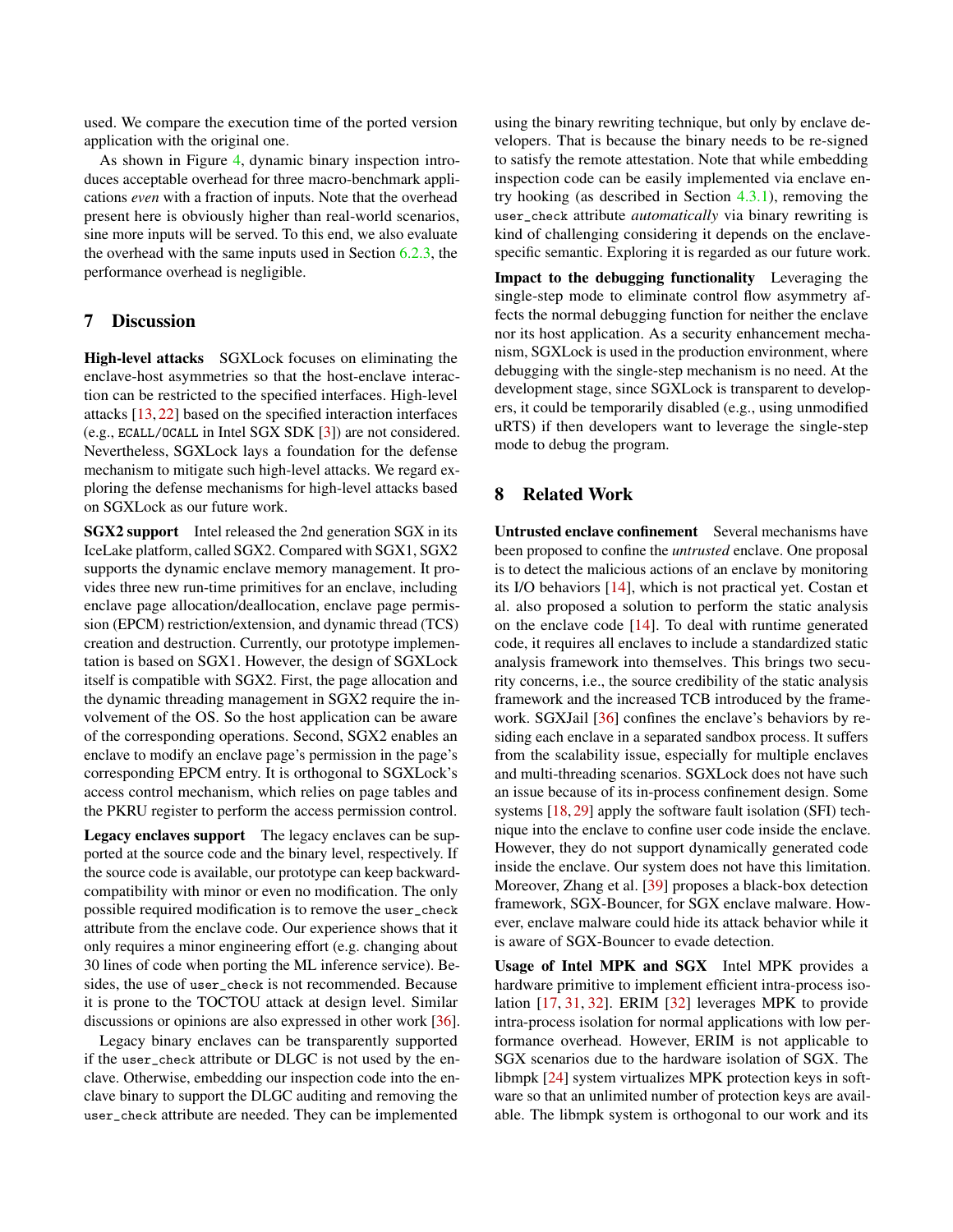design about protection key virtualization can be borrowed by our system to implement the support of an unlimited number of enclaves in the future.

SGX has been leveraged to protect user code and data in different scenarios. For instance, VC3 [\[26\]](#page-14-3) uses SGX to implement trustworthy data analytics in the cloud. LightBox [\[15\]](#page-14-1) leverages SGX to provide a highly efficient solution for middleboxes in the cloud. To facilitate the usage of SGX, different software development kits (SDK) [\[2,](#page-13-8) [3,](#page-13-2) [5,](#page-13-9) [34\]](#page-15-4) have been provided to the developers. Moreover, several library operating systems (libOS) [\[10,](#page-13-0) [12,](#page-14-0) [29\]](#page-14-4) have been developed to minimize the effort of legacy code refactoring for SGX. However, all of these SDKs and libOSes have not considered the issue of untrusted enclaves. SGXLock can be integrated into them to address this issue.

Attacks towards SGX and security enhancements for SGX Researchers have proposed different classes of attacks towards SGX. Most of them are side-channel based attacks. A representative type of attack is controlled-channel attacks [\[11,](#page-13-10) [35,](#page-15-5) [37\]](#page-15-6). Another class of attacks is based on the software vulnerabilities inside the enclave [\[19,](#page-14-15) [21\]](#page-14-16). For instance, Khandaker et al. [\[19\]](#page-14-15) systematically summarized the attack surface of the host-enclave interaction interfaces, from the host application's view.

Accordingly, security enhancement mechanisms [\[23,](#page-14-17) [30\]](#page-14-18) have been introduced to enhance the security guarantees. To defend against controlled-channel attacks, T-SGX [\[30\]](#page-14-18) relies on the TSX hardware feature to suppress the occurrence of page faults inside the enclave. Besides, some defense mechanisms [\[20,](#page-14-19) [28,](#page-14-20) [40\]](#page-15-7) are proposed to address the vulnerabilities inside the enclave code. These security enhancement mechanisms can collaborate with SGXLock to strengthen the mutual distrust relationship between an enclave and its host application.

### 9 Conclusion

In this paper, we propose an efficient and scalable defense mechanism to confine an untrusted enclave's behaviors. The threats of an untrusted enclave come from the enclave-host asymmetries, i.e., the data access asymmetry and the control flow asymmetry. Our solution leverages two x86 hardware features, i.e., *Intel MPK and x86 single-step mode*, to break the data access and control flow asymmetries, respectively. We have implemented a prototype system. The evaluation shows the efficiency and effectiveness of our system.

#### Acknowledgement

We would like to thank the anonymous reviewers for their comments that greatly helped improve the presentation of this paper. We also want to thank Prof. Fengwei Zhang for

shepherding our paper. Additionally, the first author of this paper would like to thank Xiaoxuan Lou personally for his help with the author's study. This work is partially supported by the National Natural Science Foundation of China under Grant 61872438, Leading Innovative and Entrepreneur Team Introduction Program of Zhejiang (2018R01005), the Fundamental Research Funds for the Central Universities (K20200019), Research Grants Council of Hong Kong under Grant R6021-20F and RFS2122-1S04. Any opinions, findings, and conclusions or recommendations expressed in this material are those of the authors and do not necessarily reflect the views of funding agencies.

#### References

- <span id="page-13-7"></span>[1] Apache http server benchmarking tool. [https://](https://httpd.apache.org/docs/2.4/programs/ab.html) [httpd.apache.org/docs/2.4/programs/ab.html](https://httpd.apache.org/docs/2.4/programs/ab.html), Referenced September, 2020.
- <span id="page-13-8"></span>[2] Google asylo. <https://github.com/google/asylo>, Referenced August, 2020.
- <span id="page-13-2"></span>[3] Intel sgx sdk for linux. [https://github.com/intel/](https://github.com/intel/linux-sgx) [linux-sgx](https://github.com/intel/linux-sgx), Referenced August, 2020.
- <span id="page-13-6"></span>[4] mbedtls-sgx. [https://github.com/bl4ck5un/](https://github.com/bl4ck5un/mbedtls-SGX) [mbedtls-SGX](https://github.com/bl4ck5un/mbedtls-SGX), Referenced July, 2020.
- <span id="page-13-9"></span>[5] Microsoft open enclave sdk. [https://github.](https://github.com/openenclave/openenclave) [com/openenclave/openenclave](https://github.com/openenclave/openenclave), Referenced August, 2020.
- <span id="page-13-5"></span>[6] Sgx-sqlite. [https://github.com/yerzhan7/SGX\\_](https://github.com/yerzhan7/SGX_SQLite) [SQLite](https://github.com/yerzhan7/SGX_SQLite), Referenced July, 2020.
- <span id="page-13-3"></span>[7] Anonymous, 2019. [https://github.com/](https://github.com/anonymouspaper101/anonymouspaper101) [anonymouspaper101/anonymouspaper101](https://github.com/anonymouspaper101/anonymouspaper101).
- <span id="page-13-4"></span>[8] Anonymous. Privacy-preserving machine learning as a service on sgx, 2019. [http://www.humangenomeprivacy.org/2019/](http://www.humangenomeprivacy.org/2019/competition-tasks.html) [competition-tasks.html](http://www.humangenomeprivacy.org/2019/competition-tasks.html).
- <span id="page-13-1"></span>[9] Erick Bauman, Huibo Wang, Mingwei Zhang, and Zhiqiang Lin. Sgxelide: Enabling enclave code secrecy via self-modification. In *Proceedings of the 2018 International Symposium on Code Generation and Optimization*, 2018.
- <span id="page-13-0"></span>[10] Andrew Baumann, Marcus Peinado, and Galen Hunt. Shielding applications from an untrusted cloud with haven. In *Proceedings of the 11th USENIX Symposium on Operating Systems Design and Implementation*, 2014.
- <span id="page-13-10"></span>[11] Jo Van Bulck, Nico Weichbrodt, Rüdiger Kapitza, Frank Piessens, and Raoul Strackx. Telling your secrets without page faults: Stealthy page table-based attacks on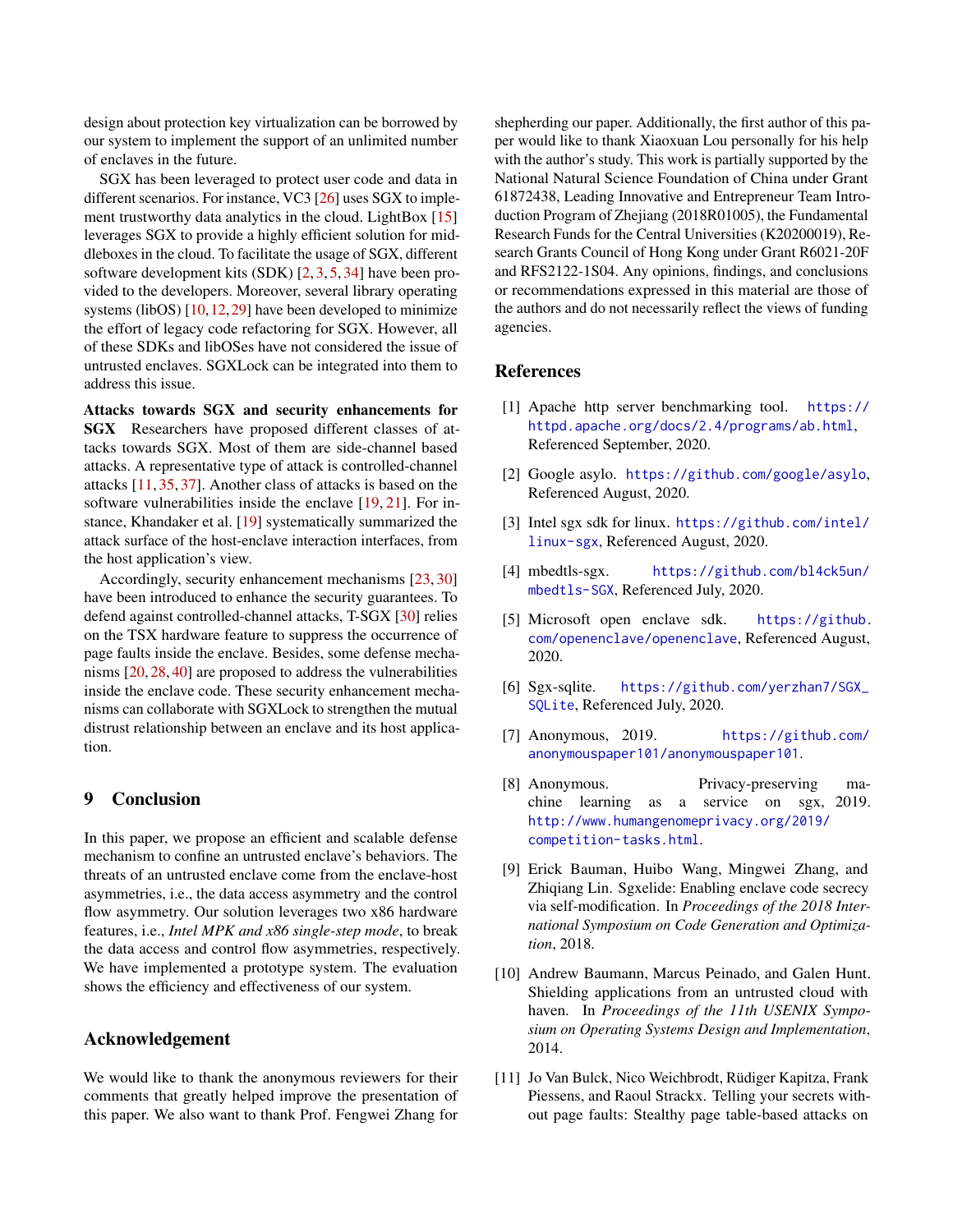enclaved execution. In *Proceedings of the 26th USENIX Security Symposium*, 2017.

- <span id="page-14-0"></span>[12] Chia che Tsai, Donald E. Porter, and Mona Vij. Graphene-sgx: A practical library OS for unmodified applications on SGX. In *Proceedings of the 2017 USENIX Annual Technical Conference*, 2017.
- <span id="page-14-8"></span>[13] Stephen Checkoway and Hovav Shacham. Iago attacks: Why the system call api is a bad untrusted rpc interface. In *Proceedings of the 18th International Conference on Architectural Support for Programming Languages and Operating Systems*, 2013.
- <span id="page-14-6"></span>[14] Victor Costan and Srinivas Devadas. Intel sgx explained. Cryptology ePrint Archive, Report 2016/086, 2016. <https://eprint.iacr.org/2016/086>.
- <span id="page-14-1"></span>[15] Huayi Duan, Cong Wang, Xingliang Yuan, Yajin Zhou, Qian Wang, and Kui Ren. Lightbox: Full-stack protected stateful middlebox at lightning speed. In *Proceedings of the 26th ACM Conference on Computer and Communications*, 2019.
- <span id="page-14-10"></span>[16] Daniel Gruss, Dave Hansen, and Brendan Gregg. Kernel isolation: From an academic idea to an efficient patch for every computer. 2018.
- <span id="page-14-13"></span>[17] Mohammad Hedayati, Spyridoula Gravani, Ethan Johnson, John Criswell, Michael L. Scott, Kai Shen, and Mike Marty. Hodor: Intra-process isolation for highthroughput data plane libraries. In *Proceedings of the 2019 USENIX Annual Technical Conference*, 2019.
- <span id="page-14-12"></span>[18] Tyler Hunt, Zhiting Zhu, Yuanzhong Xu, Simon Peter, and Emmett Witchel. Ryoan: A distributed sandbox for untrusted computation on secret data. In *Proceedings of the 12th USENIX Symposium on Operating Systems Design and Implementation*, 2016.
- <span id="page-14-15"></span>[19] Mustakimur Rahman Khandaker, Yueqiang Cheng, Zhi Wang, and Tao Wei. Coin attacks: On insecurity of enclave untrusted interfaces in sgx. In *Proceedings of the 25th International Conference on Architectural Support for Programming Languages and Operating Systems*, 2020.
- <span id="page-14-19"></span>[20] Dmitrii Kuvaiskii, Oleksii Oleksenko, Sergei Arnautov, Bohdan Trach, Pramod Bhatotia, Pascal Felber, and Christof Fetzer. Sgxbounds: Memory safety for shielded execution. In *Proceedings of the 12th European Conference on Computer Systems*, 2017.
- <span id="page-14-16"></span>[21] Jaehyuk Lee, Jinsoo Jang, Yeongjin Jang, Nohyun Kwak, Yeseul Choi, Changho Choi, Taesoo Kim, Marcus Peinado, and Brent ByungHoon Kang. Hacking in darkness: Return-oriented programming against secure enclaves. In *Proceedings of the 26th USENIX Security Symposium*, 2017.
- <span id="page-14-11"></span>[22] Marion Marschalek. The wolf in sgx clothing. [https:](https://www.troopers.de/troopers18/agenda/dldub8/) [//www.troopers.de/troopers18/agenda/dldub8/](https://www.troopers.de/troopers18/agenda/dldub8/), Referenced July, 2020.
- <span id="page-14-17"></span>[23] Meni Orenbach, Andrew Baumann, and Mark Silberstein. Autarky: Closing controlled channels with selfpaging enclaves. In *Proceedings of the 15th European Conference on Computer Systems*, 2020.
- <span id="page-14-7"></span>[24] Soyeon Park, Sangho Lee, Wen Xu, HyunGon Moon, and Taesoo Kim. libmpk: Software abstraction for intel memory protection keys (intel MPK). In *Proceedings of the 2019 USENIX Annual Technical Conference*, 2019.
- <span id="page-14-2"></span>[25] Christian Priebe, Kapil Vaswani, and Manuel Costa. Enclavedb: A secure database using sgx. In *Proceedings of the 2018 IEEE Symposium on Security and Privacy*, 2018.
- <span id="page-14-3"></span>[26] F. Schuster, M. Costa, C. Fournet, C. Gkantsidis, M. Peinado, G. Mainar-Ruiz, and M. Russinovich. Vc3: Trustworthy data analytics in the cloud using sgx. In *Proceedings of the 2015 IEEE Symposium on Security and Privacy*, 2015.
- <span id="page-14-5"></span>[27] Michael Schwarz, Samuel Weiser, and Daniel Gruss. Practical enclave malware with intel SGX. 2019.
- <span id="page-14-20"></span>[28] Jaebaek Seo, Byoungyoung Lee, Seongmin Kim, Ming-Wei Shih, Insik Shin, Dongsu Han, and Taesoo Kim. Sgx-shield: Enabling address space layout randomization for sgx programs. 01 2017.
- <span id="page-14-4"></span>[29] Youren Shen, Hongliang Tian, Yu Chen, Kang Chen, Runji Wang, Yi Xu, Yubin Xia, and Shoumeng Yan. Occlum: Secure and efficient multitasking inside a single enclave of intel sgx. In *Proceedings of the 25th International Conference on Architectural Support for Programming Languages and Operating Systems*, 2020.
- <span id="page-14-18"></span>[30] Ming-Wei Shih, Sangho Lee, Taesoo Kim, and Marcus Peinado. T-sgx: Eradicating controlled-channel attacks against enclave programs. In *Proceedings of the 2017 Network and Distributed System Security Symposium 2017*, 2017.
- <span id="page-14-14"></span>[31] Mincheol Sung, Pierre Olivier, Stefan Lankes, and Binoy Ravindran. Intra-unikernel isolation with intel memory protection keys. In *Proceedings of the 16th ACM SIGPLAN/SIGOPS International Conference on Virtual Execution Environments*, 2020.
- <span id="page-14-9"></span>[32] Anjo Vahldiek-Oberwagner, Eslam Elnikety, Nuno O. Duarte, Michael Sammler, Peter Druschel, and Deepak Garg. ERIM: Secure, efficient in-process isolation with protection keys (MPK). In *Proceedings of the 28th USENIX Security Symposium*, 2019.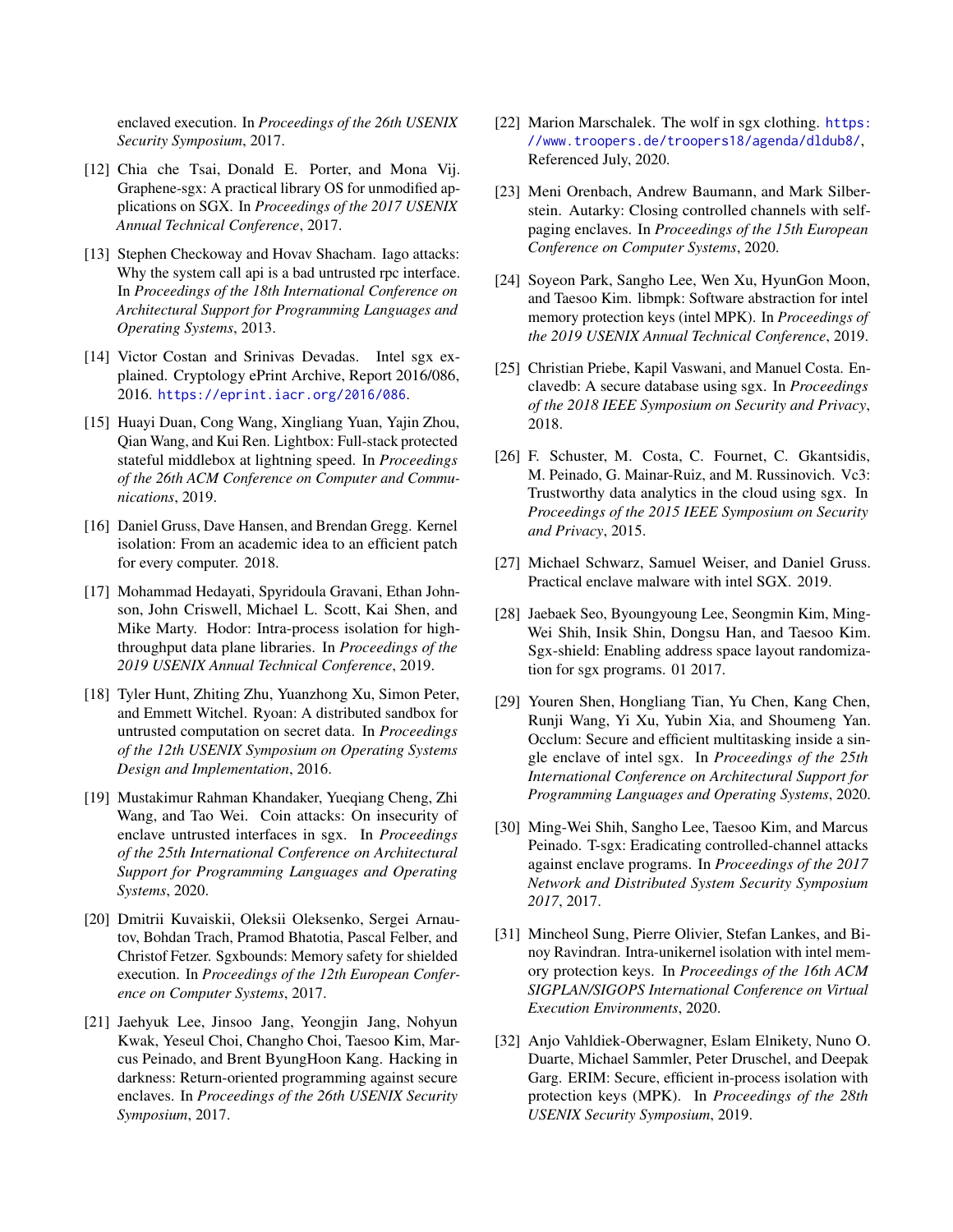- <span id="page-15-1"></span>[33] Jo Van Bulck, David Oswald, Eduard Marin, Abdulla Aldoseri, Flavio D. Garcia, and Frank Piessens. A tale of two worlds: Assessing the vulnerability of enclave shielding runtimes. In *Proceedings of the 2019 ACM SIGSAC Conference on Computer and Communications Security*, 2019.
- <span id="page-15-4"></span>[34] Huibo Wang, Pei Wang, Yu Ding, Mingshen Sun, Yiming Jing, Ran Duan, Long Li, Yulong Zhang, Tao Wei, and Zhiqiang Lin. Towards memory safe enclave programming with rust-sgx. In *Proceedings of the 2019 ACM SIGSAC Conference on Computer and Communications Security*, 2019.
- <span id="page-15-5"></span>[35] Wenhao Wang, Guoxing Chen, Xiaorui Pan, Yinqian Zhang, XiaoFeng Wang, Vincent Bindschaedler, Haixu Tang, and Carl A. Gunter. Leaky cauldron on the dark land: Understanding memory side-channel hazards in sgx. In *Proceedings of the 2017 ACM SIGSAC Conference on Computer and Communications Security*, 2017.
- <span id="page-15-2"></span>[36] Samuel Weiser, Luca Mayr, Michael Schwarz, and Daniel Gruss. Sgxjail: Defeating enclave malware via confinement. In *Proceedings of the 22nd International Symposium on Research in Attacks, Intrusions and Defenses*, 2019.
- <span id="page-15-6"></span>[37] Yuanzhong Xu, Weidong Cui, and Marcus Peinado. Controlled-channel attacks: Deterministic side channels for untrusted operating systems. In *Proceedings of the 2015 IEEE Symposium on Security and Privacy*, 2015.
- <span id="page-15-0"></span>[38] Bingshen Zhang, Yuan Chen, Jiaqi Li, Yajin Zhou, Phuc Thai, Hong-Sheng Zhou, and Kui Ren. Succinct scriptable nizk via trusted hardware. In *Proceedings of the 26th European Symposium on Research in Computer Security*, 2021.
- <span id="page-15-3"></span>[39] Zeyu Zhang, Xiaoli Zhang, Qi Li, Kun Sun, Yinqian Zhang, Songsong Liu, Yukun Liu, and Xiaoning Li. See through walls: Detecting malware in sgx enclaves with sgx-bouncer. In *Proceedings of the 2021 ACM Asia Conference on Computer and Communications Security*, 2021.
- <span id="page-15-7"></span>[40] Wenjia Zhao, Kangjie Lu, Yong Qi, and Saiyu Qi. Mptee: Bringing flexible and efficient memory protection to intel sgx. In *Proceedings of the 15th European Conference on Computer Systems*, 2020.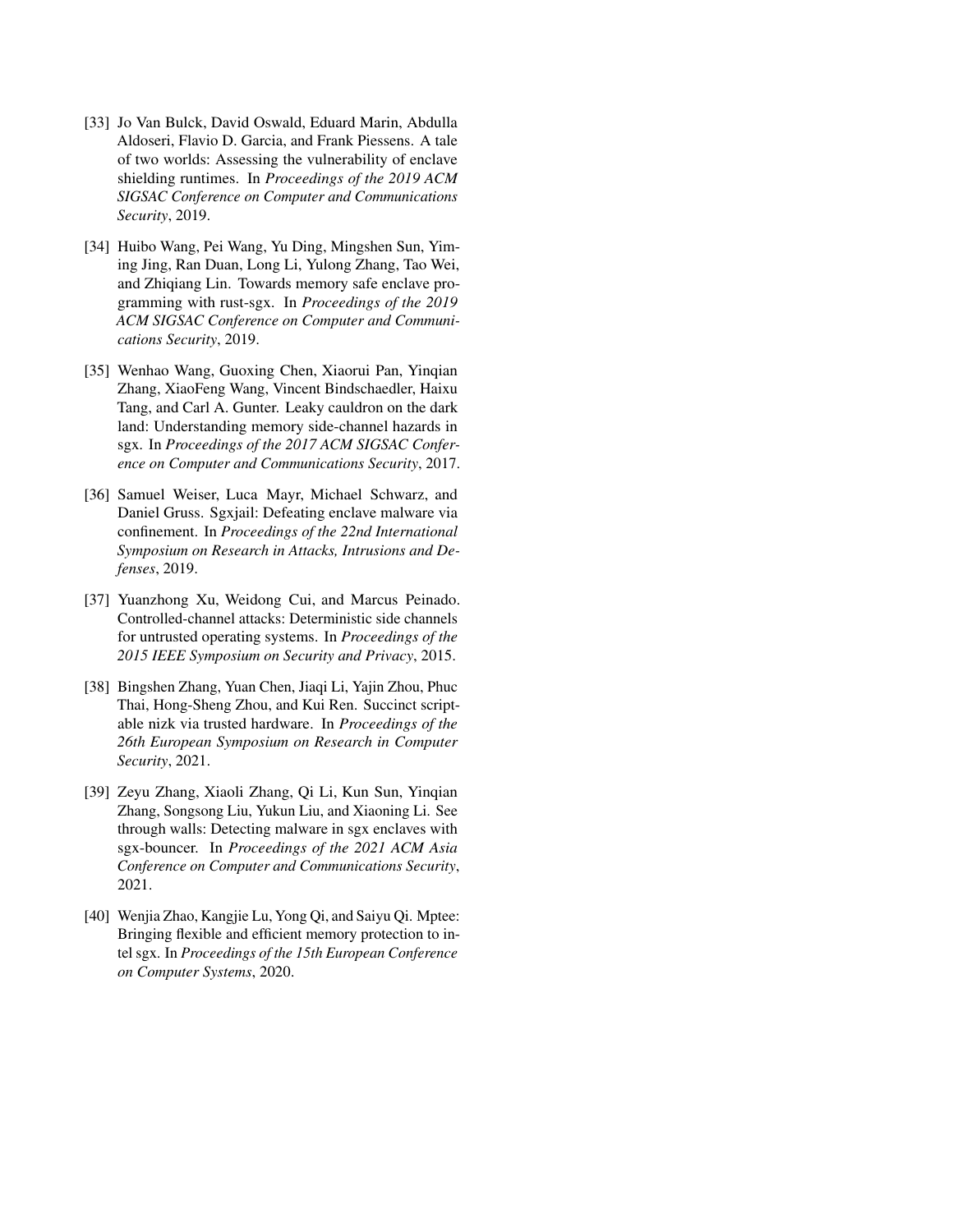# <span id="page-16-0"></span>A Challenges of adopting ERIM's design to block PKRU update inside the enclave

The solution proposed by the ERIM cannot be directly applied to our system for the following reasons.



Listing 1: The wrappers of WRPKRU/XRSTOR in ERIM

<span id="page-16-3"></span>CI-1) *The register value could be changed after WRP-KRU/XRSTOR instructions.* ERIM leverages the wrappers for WRPKRU/XRSTOR instructions for a safe PKRU update. As shown in Listing [1,](#page-16-3) a few instructions are inserted after WRPKRU/XRSTOR instructions to check whether the PKRU register is updated as expected. The assumption is that the value of the EAX register between the WRPKRU instruction (line 5) and the check of the EAX value (line 7) cannot be changed. The same assumption applies to the XRSTOR (line 14) and the following check routine (line 16). However, this assumption does not hold in our scenario. When the enclave execution is interrupted on an AEX event and is going to exit the enclave, the program states of the execution would be stored into the enclave's SSA frame by hardware. The SSA frame resides inside the enclave and is software visible. Other enclave executions, if existing, then can corrupt the program states of the interrupted execution by modifying the content of the corresponding SSA frame.

CI-2) *The dynamically loaded code inside the enclave could be encrypted.* Besides, the dynamically loaded and runtimegenerated code make the problem even harder. Some enclaves may load or generate code at runtime for the purpose of code secrecy [\[9\]](#page-13-1). For instance, an enclave developer may want to protect its proprietary code. So he/she chooses to deploy the proprietary code in the ciphertext. A small piece of the code loader is included in the enclave to load and decrypt the proprietary code after the enclave creation and the remote attestation. The hardware isolation of SGX prevents the host application's inspection mechanism, such as the interception mechanism proposed in ERIM [\[32\]](#page-14-9), from inspecting the newly loaded or generated code.



Figure 5: The performance overhead of static and PCL binary inspection with different enclave code size.

CI-3) *The occurrence of the XRSTOR instruction is unavoidable inside the enclave.* One intuitive thought is to forbid the occurrence of WRPKRU/XRSTOR instructions inside the enclave. However, SGX leaves the switching of the execution's program states to the software (i.e., enclave code) when the execution crosses the enclave boundary via the EENTER/EEXIT instruction. Thus, XSAVE/XRSTOR instructions are usually used by enclave to efficiently save/restore the extended states of the execution. The occurrence of the XRSTOR instruction is unavoidable inside the enclave.

# <span id="page-16-2"></span>B The overhead of static and PCL binary inspection

The static and PCL binary inspection mechanisms are only invoked when creating an enclave. To evaluate the performance overhead, we use Intel SGX SDK's *SampleEnclave* and *SampleEnclavePCL* in our evaluation, respectively. Specifically, we increase the enclave code size and record the corresponding enclave *creation* time (with or without static/PCL binary inspection). Figure  $\overline{B}$  $\overline{B}$  $\overline{B}$  shows the result. We can see the static and PCL binary inspection mechanisms introduce no more than 2% and 4% performance overhead for the *enclave creation*, respectively.

### <span id="page-16-1"></span>C Kernel Modifications

Issues of the signal handler Whenever invoking a signal handler, the Linux kernel will override the access permission of the current thread to its initial setting (only access to the protection key 0). This indicates that the kernel assumes the (userspace) signal handler stack belongs to the protection key